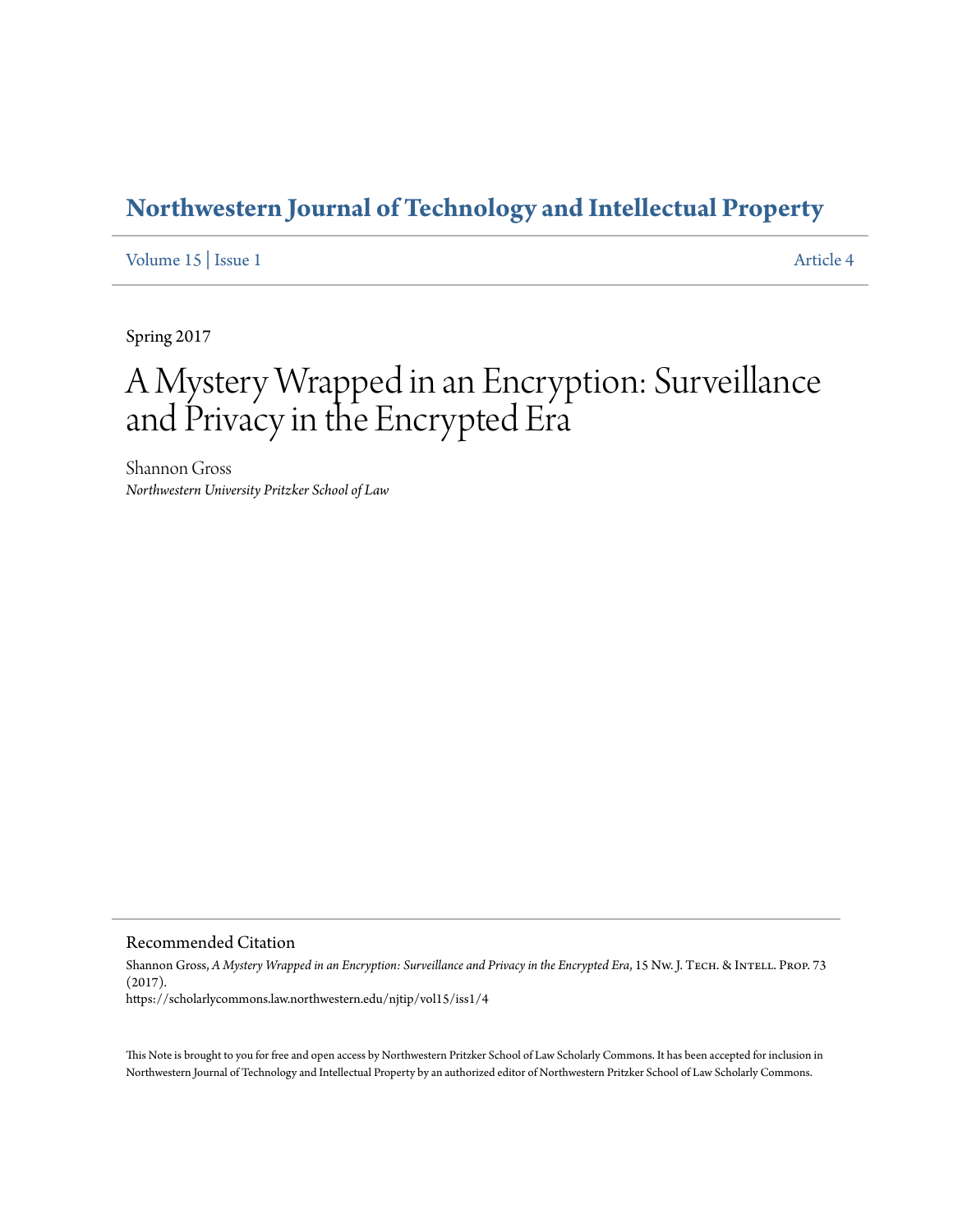### NORTHWESTERN JOURNAL OF TECHNOLOGY AND INTELLECTUAL PROPERTY

### **A Mystery Wrapped in Encryption: Surveillance and Privacy in the Encrypted Era**

*Shannon Gross* 



May 2017 VOL. 15, NO. 1

© 2017 by Northwestern University School of Law Northwestern Journal of Technology and Intellectual Property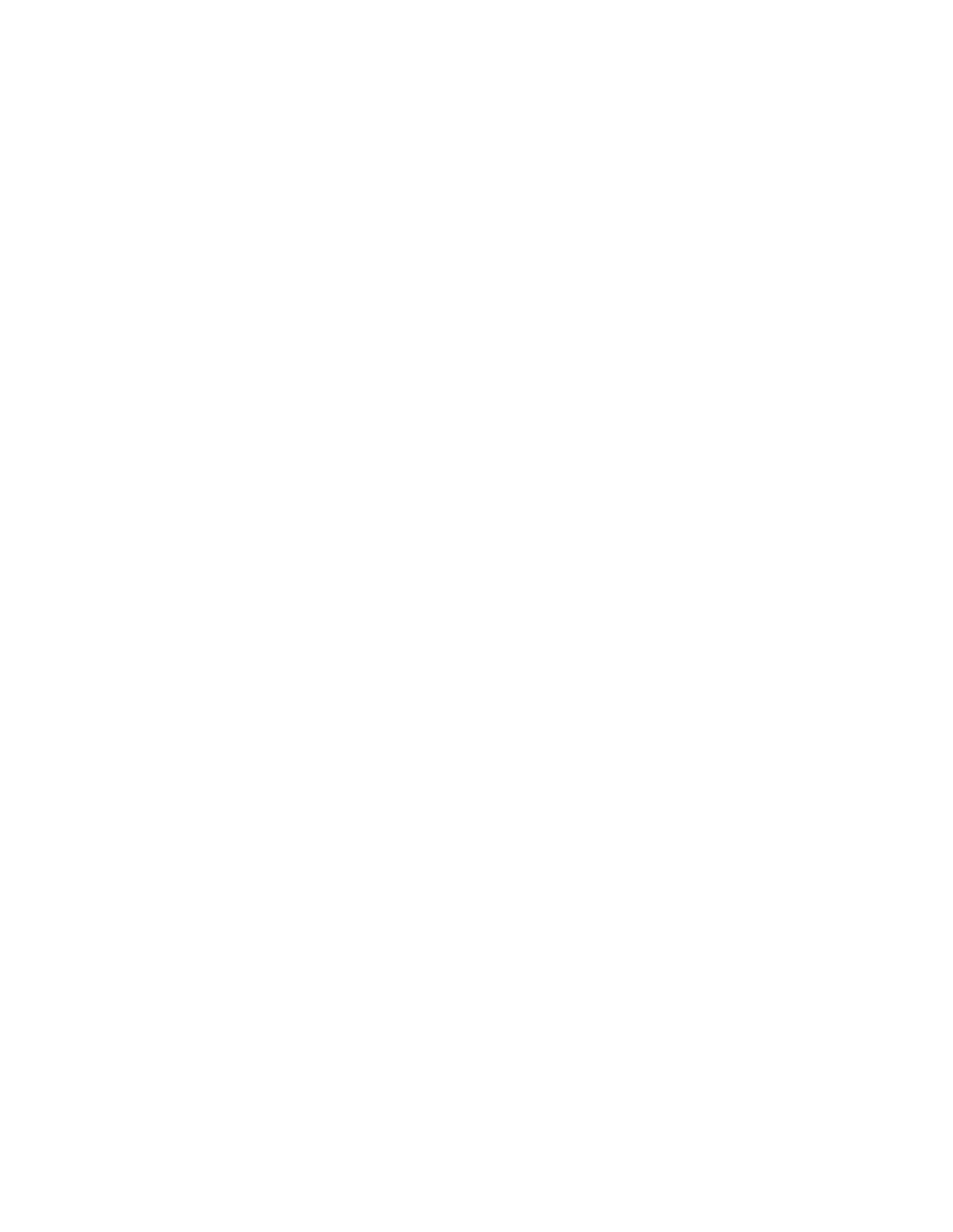Copyright 2017 by Northwestern University Pritzker School of Law Volume 15, Number 1 (2017) Volume 15, Number 1 (2017) Volume 15, Number 1 (2017) Copyright Controllectual Property

### **A Mystery Wrapped in an Encryption: Surveillance and Privacy in the Encrypted Era**

**By Shannon Gross\***

<sup>\*</sup> Northwestern University Pritzker School of Law, J.D. candidate, 2017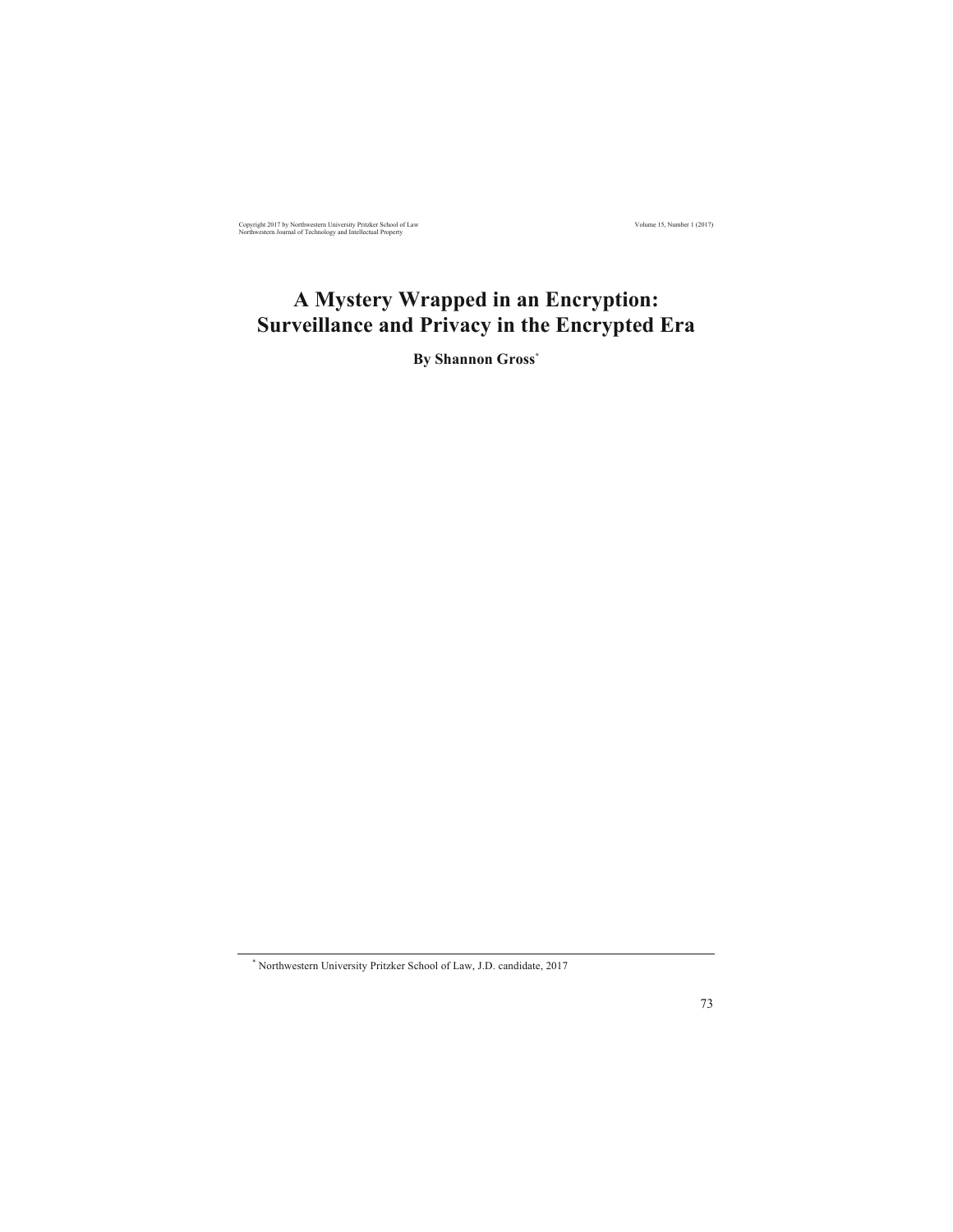#### ABSTRACT

¶1 *At the moment, there is a debate between law enforcement and the technology industry, on behalf of their users, about the whether technology companies should provide backdoors or assistance when users encrypt their communications. Despite the needs of law enforcement, backdoors or other unlocking measures can severely intrude into consumer privacy interests. At the risk of losing evidence, privacy should be the dominant concern, which has been supported by the Supreme Court noting that "privacy comes at a cost".*<sup>1</sup> *Stephanie Pell and others have discussed the problems with current statutes for privacy interests, but the discussions surrounding encryption technology are a new issue that has not been closely covered by legal scholarship. This note uses a privacy rights analysis to support technology companies' arguments for noncompliance with law enforcement requests to de-encrypt encrypted communications. As the debate continues ahead, this note may provide support for consumer privacy against law enforcement intrusion.* 

<sup>1</sup> Riley, 134 S. Ct., at 2493.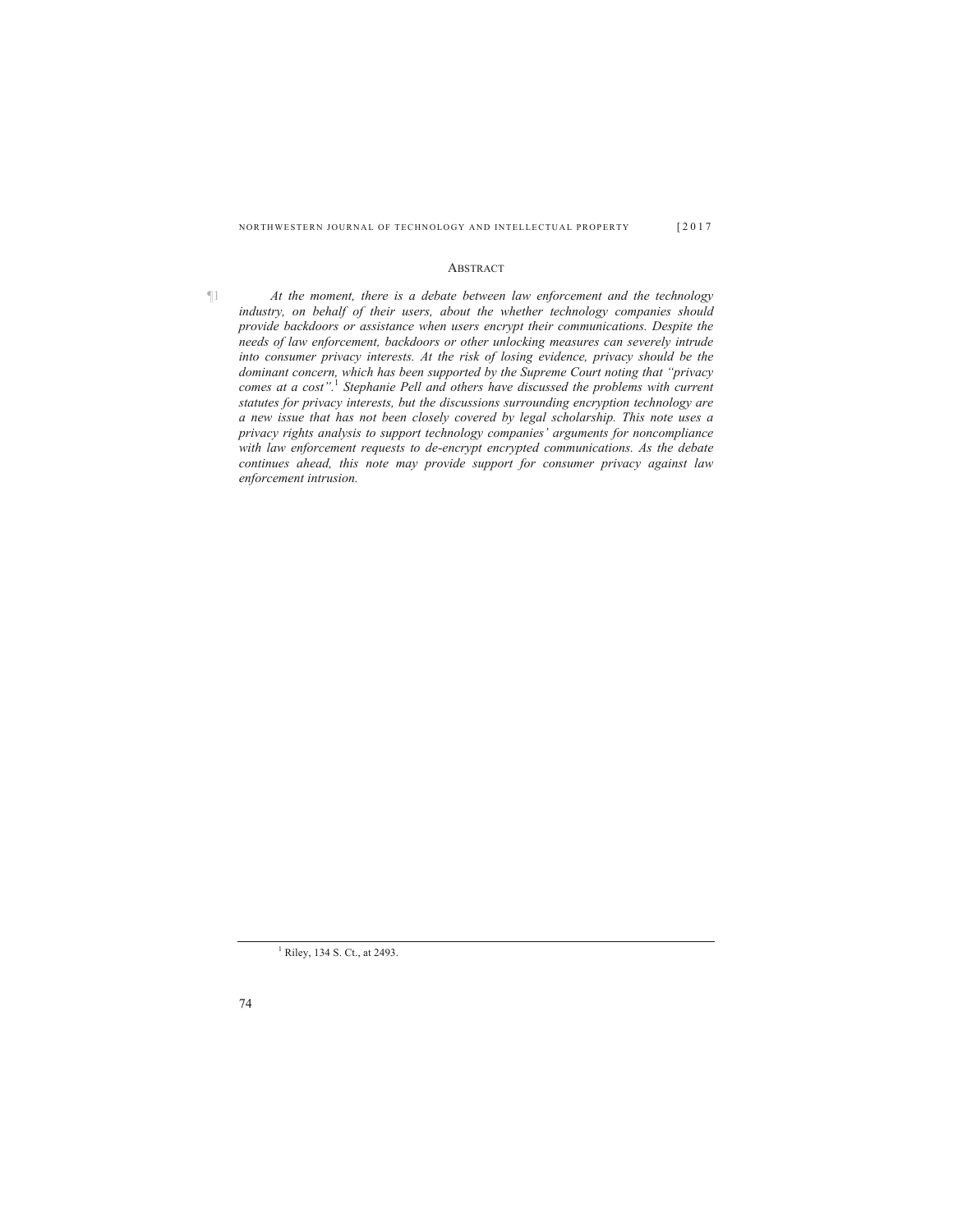### **TABLE OF CONTENTS**

| L                                                                                                                                                                                |  |
|----------------------------------------------------------------------------------------------------------------------------------------------------------------------------------|--|
| CONGRESS' RESPONSE TO TECHNOLOGICAL ADVANCES IN THE ECPA<br>П.                                                                                                                   |  |
| $\mathsf{A}$ .<br>B <sub>1</sub>                                                                                                                                                 |  |
| THE EMERGING CIRCUIT SPLIT OVER WARRANTS FOR ENCRYPTED<br>III.                                                                                                                   |  |
| Judges Grant Warrants for Encrypted Communications when they Consider the<br>$A_{\cdot}$                                                                                         |  |
| Judges Deny Warrants for Encrypted Communications if they Fear Loss to<br>B.                                                                                                     |  |
|                                                                                                                                                                                  |  |
| Technological Difficulties to Intercept Live Encrypted Communications  86<br>$A_{-}$<br>B <sub>1</sub>                                                                           |  |
| WHY DOES THE LAW TREAT ENCRYPTED COMMUNICATION<br>V                                                                                                                              |  |
| Differences Between Wiretaps and Warrants for Encrypted Communications 88<br>А.<br>Similarities Between Wiretaps and Warrants for Encrypted Communications  88<br>B <sub>1</sub> |  |
|                                                                                                                                                                                  |  |
| $\mathsf{A}$<br>B <sub>1</sub>                                                                                                                                                   |  |
|                                                                                                                                                                                  |  |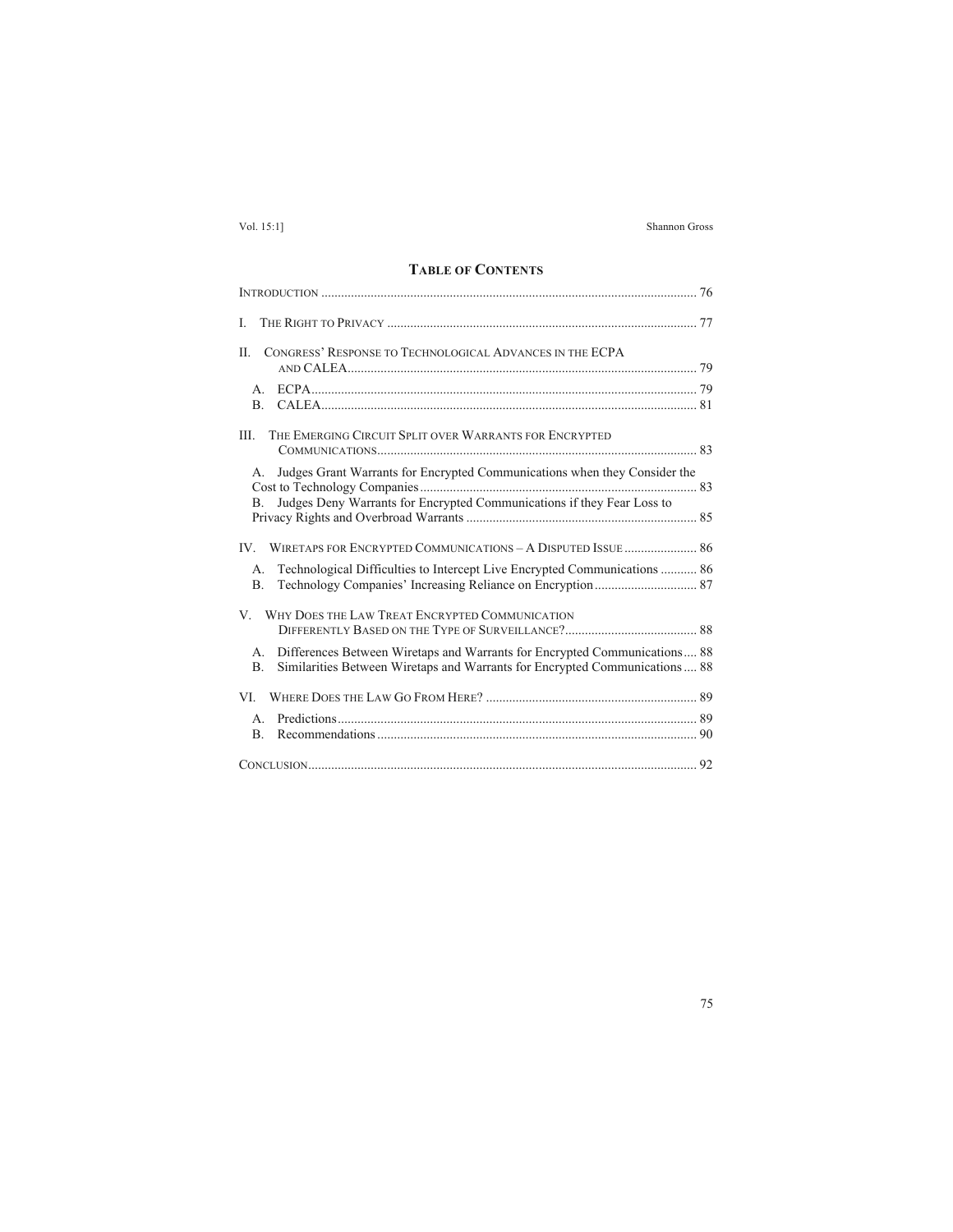#### **INTRODUCTION**

- ¶2 Imagine a police investigation. The police believe they will have a chance to apprehend their target at a large sale they know through informants is going to occur shortly. The police do not know the exact time and location of the sale, however. They attempt a wiretap on the cell phones of relevant actors, but no information can be gleaned from the wiretap. No one is using text messages, no phone calls regarding the sale come through. The police believe the targets are using a service that encrypts their communications, something as simple as iMessage on Apple products or the Skype application on their phones. Running out of time, the police contemplate a warrant. Do they get a warrant for the company, such as Apple, to turn over all communications from certain accounts, or instead for the phones themselves? The company may reply they are unable to comply with the warrant because the encryption also prevents the company itself from retrieving information. So, the police are left to retrieve the phones themselves, tipping off their targets that law enforcement is involved either through notice to the owner of the phone or through an in-person search; likely preventing the very event necessary for the arrest of their target, if it had not already occurred by the time they were able to get warrants for the phones.
- ¶3 This situation highlights the current battle between effective law enforcement and the right to privacy to one's own communications. The issue has begun to arise more often as technology companies, led by Apple and Microsoft, increasingly turn to encryption to protect their users.<sup>2</sup> For the moment, the Trump Administration has decided not to force compliance, although the issue remains hotly debated between the government and law enforcement, $3$  especially as the debate gained more coverage after Apple refused to decrypt the phone of one of the shooters in the San Bernardino massacre<sup>4</sup>. The wiretapping statues do not govern encrypted communications that run through technology companies rather than phone companies, such as iMessage, Skype, or WhatsApp. Technology companies do not always comply with wiretapping requests or warrants, either because the relevant statute, the Communications Assistance for Law Enforcement Act (CALEA), does not cover the communications or because the companies are unable to comply due to encryption.

¶4 American law at the moment has not caught up with our current technology boom, leading to a unique gap in case law. While wiretaps for technology companies remain

<sup>4</sup> See Marie Andrusewicz, Apple Opposes Judge's Order To Help FBI Unlock San Bernardino Shooter's Phone, NPR (Feb. 17, 2016), http://www.npr.org/sections/thetwo-

<sup>2</sup> *See* Matt Apuzzo, David E. Sanger, & Michael S. Schmidt, *Apple and Other Tech Companies Tangle with U.S. over Data Access*, N.Y. TIMES, (Sept. 7, 2015),

http://www.nytimes.com/2015/09/08/us/politics/apple-and-other-tech-companies-tangle-with-us-overaccess-to-data.html [https://perma.cc/VYE5-G7DA]. *See also*, Ellen Nakashima & Barton Gellman, *As* encryption spreads, U.S. grapples with clash between privacy, security, WASH. POST, (April 10, 2015), https://www.washingtonpost.com/world/national-security/as-encryption-spreads-us-worries-about-accessto-data-for-investigations/2015/04/10/7c1c7518-d401-11e4-a62f-ee745911a4ff\_story.html

<sup>[</sup>https://perma.cc/3ENN-MAUS]. 3 *See* Nicole Perlroth & David E. Sanger, *Obama Won't Seek Access to Encrypted User Data,*  N.Y. TIMES (Oct. 10, 2015), http://www.nytimes.com/2015/10/11/us/politics/obama-wont-seek-access-to-

way/2016/02/17/467035863/judge-orders-apple-to-help-investigators-unlock-california-shooters-phone [https://perma.cc/H7ZY-8SDC].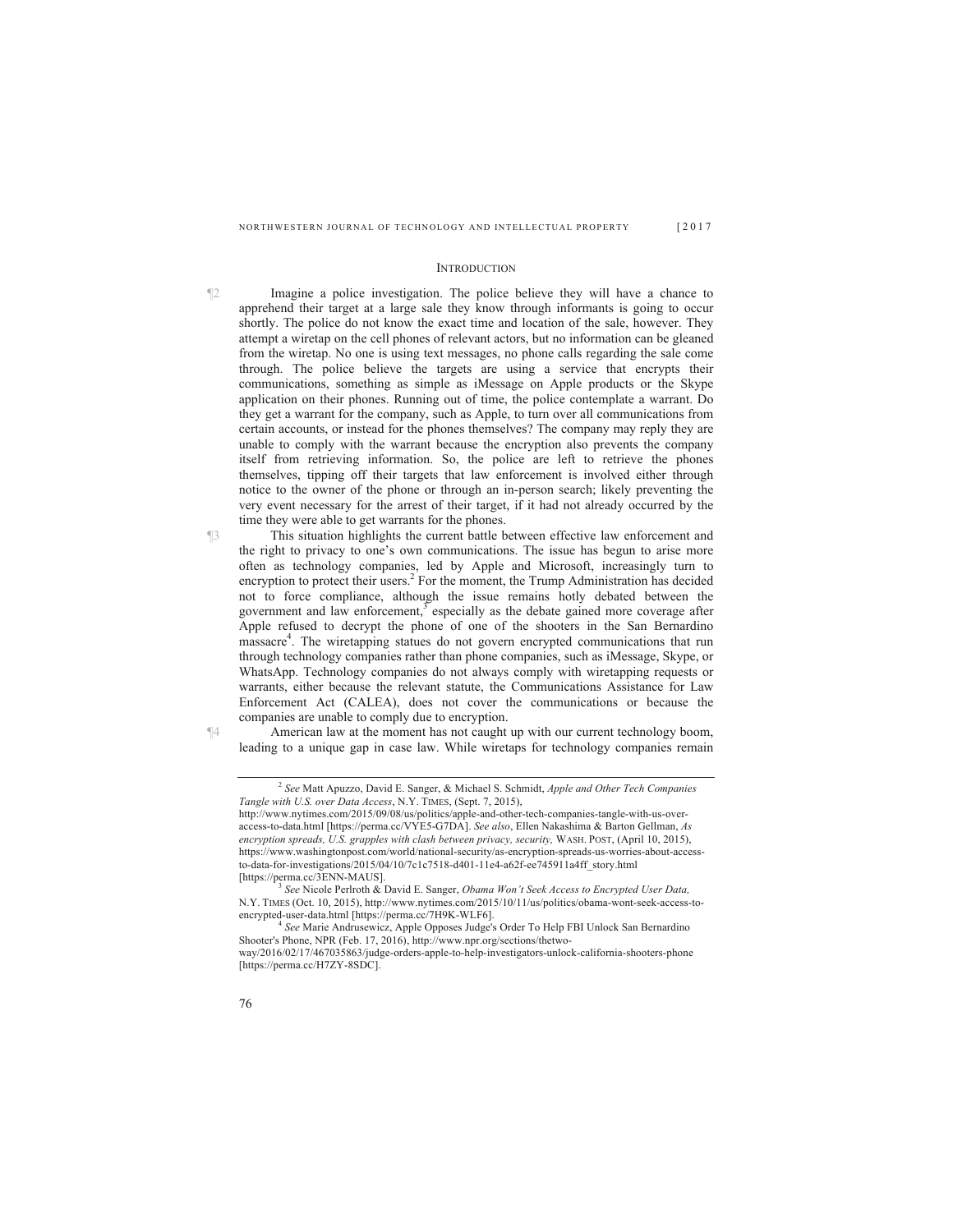difficult to pursue, there is a growing body of case law regarding tech companies' compliance with warrants for phones, entire email accounts, Facebook profiles, and other communicatory services. So far, the courts have generally ruled in favor of law enforcement to the detriment of privacy rights, contractual agreements between the companies and users, and congruence with international law.

¶5 This comment will address this gap in the law, and argue that privacy concerns should govern the discussion regarding government access to communications. Section One contains a primer on the right to privacy in the United States and its importance. Section Two will introduce the relevant statutes required for wiretaps and warrants, the Electronic Communications Privacy Act (ECPA) and the Communications Assistance for Law Enforcement Act (CALEA). The section will explain their purpose and also address the Acts' privacy rights shortcomings. Section Three will address the current circuit split emerging over whether to issue warrants for items that include encrypted communications, such as entire cell phones, or Facebook and email accounts. It will argue that the split should be decided in favor of privacy rights, and that the dangers in turning over all of a person's communications outweigh the benefits even when there may be information helpful to a criminal investigation. Section Four will discuss the reasons why wiretaps for encrypted communications are not currently permitted or executable in the United States. Section Five will synthesize the previous sections, addressing how the law treats encrypted communications differently based on the type of surveillance. Finally, Section Six will offer predictions about where the law around encrypted communications is headed, and recommendations regarding the direction in which it should go.

#### I. THE RIGHT TO PRIVACY

¶6 The right to privacy in the United States derives from several sources, but is most strongly supported for the purposes of this paper by the Fourth Amendment, which states:

> [t]he right of the people to be secure in their persons, houses, papers, and effects, against unreasonable searches and seizures, shall not be violated, and no Warrants shall issue, but upon probable cause, supported by Oath or affirmation, and particularly describing the place to be searched and the person or things to be seized. $5$

The right to privacy in the Fourth Amendment is the right for citizens to have their bodies and their things "secure" or remaining theirs, unless the search is reasonable. So, while there is room for the government to access citizens' "persons, houses, papers, and effects," it must be reasonable.<sup>6</sup>

¶7 The Supreme Court has spent much time defining what a reasonable search and seizure is, and have shown through their decisions that privacy rights are to be taken

 $^{5}$  U.S. CONST. amend. IV, cl. 1.  $^{6}$  *Id.*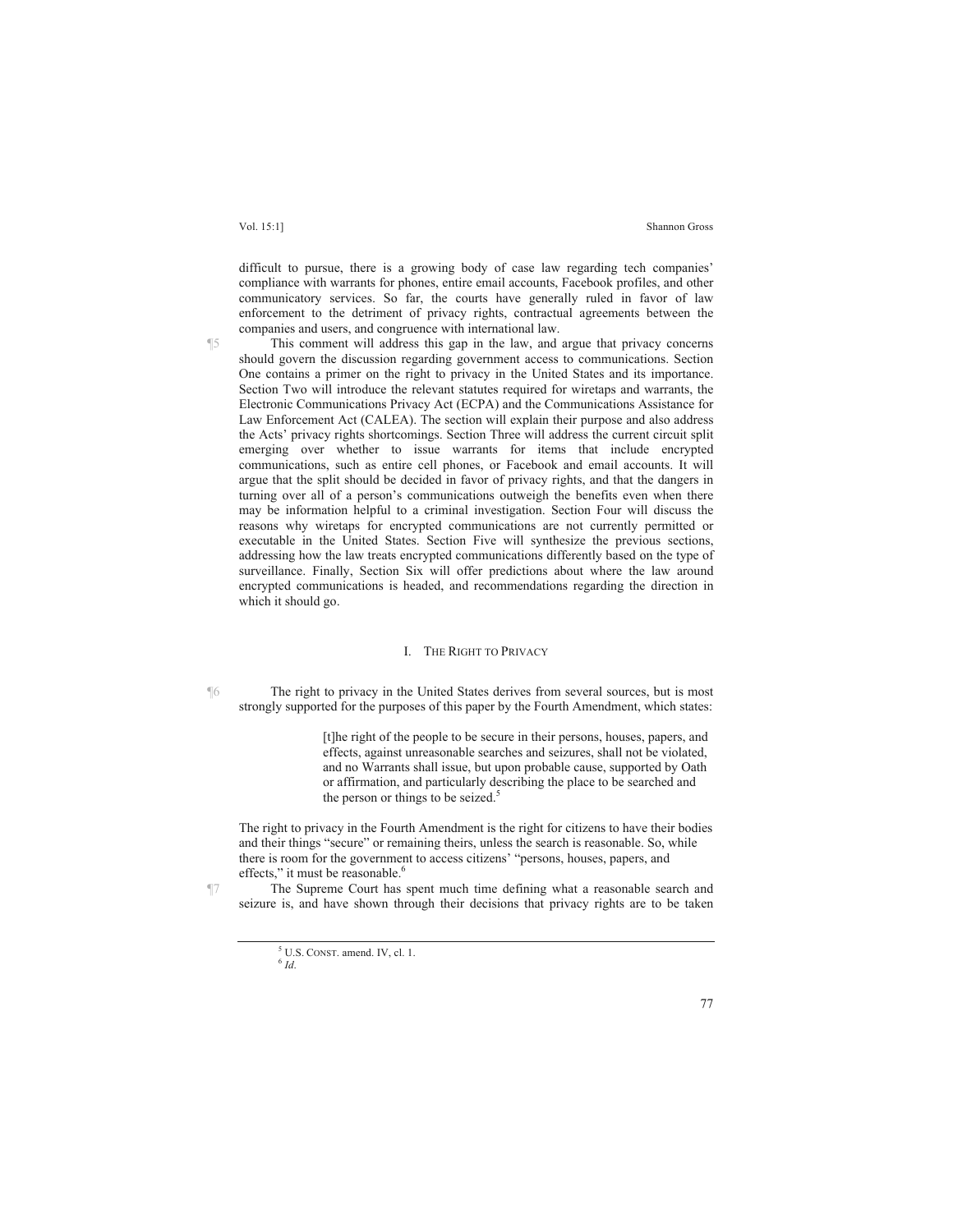seriously, and not disregarded in favor of public safety. Privacy rights are given precedence because they "impact[] fundamental values of a free society, such as freedom of speech, association, and expression."<sup>7</sup> The court has emphasized privacy rights in its Fourth Amendment jurisprudence, stating "[t]he security of one's privacy against arbitrary intrusion by the police — which is at the core of the Fourth Amendment — is basic to a free society."<sup>8</sup> In fact, Justice Roberts suggested privacy was an essential reason for the American fight for independence from Britain in *Riley v. California,*  stating:

> Our cases have recognized that the Fourth Amendment was the founding generation's response to the reviled "general warrants" and "writs of assistance" of the colonial era, which allowed British officers to rummage through homes in an unrestrained search for evidence of criminal activity. Opposition to such searches was in fact one of the driving forces behind the Revolution itself.<sup>9</sup>

Simply stated, the Court looks to privacy interests first, not to governmental interest.<sup>10</sup> The Court upholds this, even knowing that at times important evidence may be lost:

> "our decision today will have an impact on the ability of law enforcement to combat crime. Cell phones have become important tools in facilitating coordination and communication among members of criminal enterprises, and can provide valuable incriminating information about dangerous criminals. Privacy comes at a cost."11

The result is that even though privacy rights and law enforcement interests are weighed in a balancing test in Fourth Amendment procedure, privacy concerns are paramount and should only be invaded in rare circumstances.

¶8 The need to weigh more heavily on privacy interests is perhaps more important now than it ever has been, because of the sheer amount of information that is stored on cell phones. A single object such as a cell phone can provide access to a person's communications, location data, purchases, and any other activity conducted using that technology. The access to this data needs to be limited in a meaningful way, for the alternative is to have increased governmental invasion into the private sphere. The government has responded in various ways to the increased need for delineation of

<sup>7</sup> Agnieszka A. McPeak, *Social Media, Smartphones, and Proportional Privacy in Civil Discovery,* 64 KAN. L. REV. 235, 257 (2015).<br>
<sup>8</sup> Wolf v. Colorado, 338 U.S. 25, 28 (1949).

<sup>9</sup> Riley v. California, 134 S. Ct. 2473, 2492 (2014).

<sup>&</sup>lt;sup>10</sup> Weeks v. United States, 232 U.S. 383, 393 (1914) ("If letters and private documents can thus be seized and held and used in evidence against a citizen accused of an offense, the protection of the Fourth Amendment declaring his right to be secure against such searches and seizures is of no value, and, so far as those thus placed are concerned, might as well be stricken from the Constitution. The efforts of the courts and their officials to bring the guilty to punishment, praiseworthy as they are, are not to be aided by the sacrifice of those great principles established by years of endeavor and suffering which have resulted in their embodiment in the fundamental law of the land."). 11 *Riley*, 134 S. Ct., at 2493.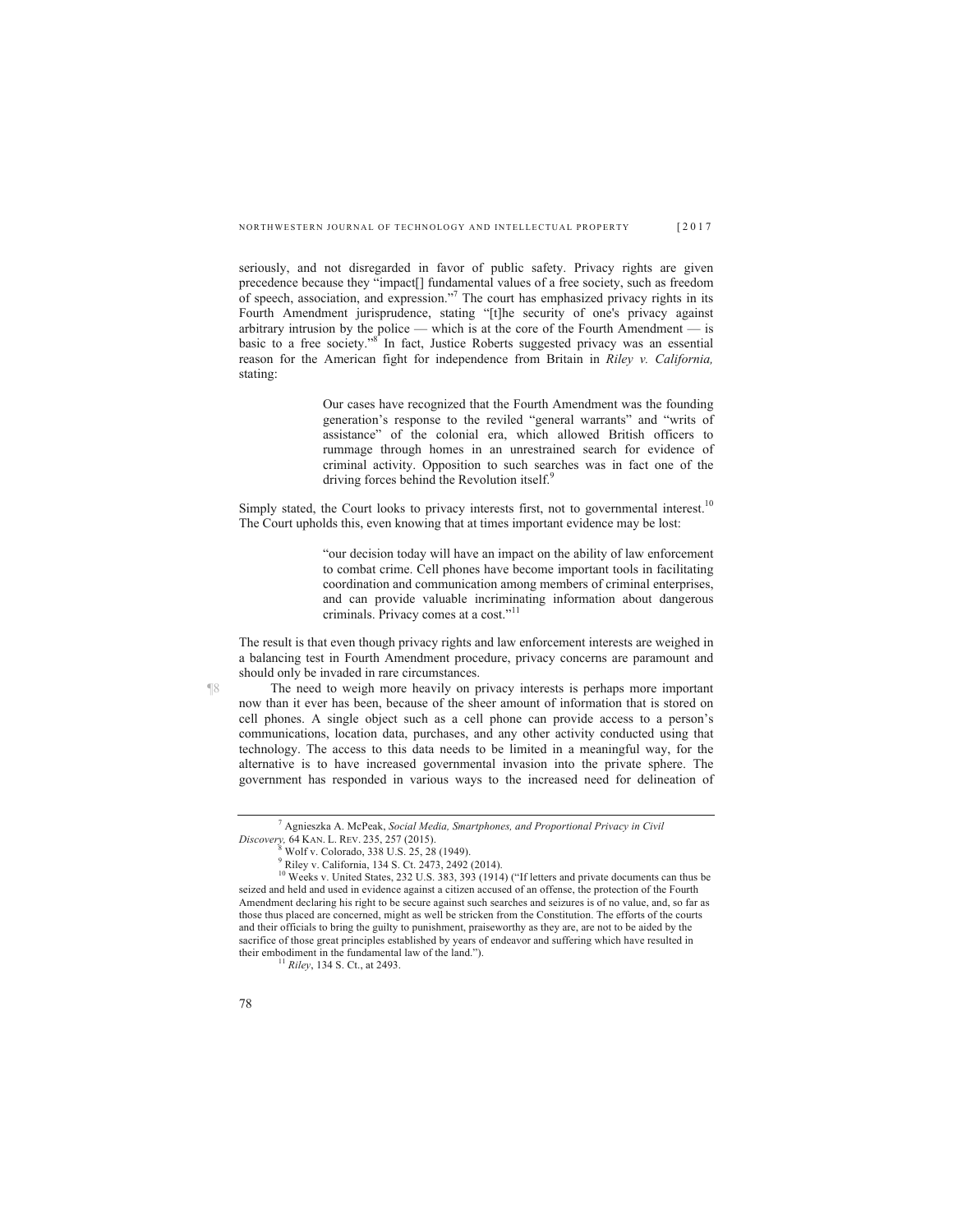privacy rights. For example, the Obama Administration was the first to "explicitly support comprehensive privacy legislation."<sup>12</sup> The Federal Trade Commission has also become more interested in protecting privacy, requiring that major technology companies like Facebook sign privacy consent decrees.<sup>1</sup>

¶9 Privacy law is essential to a functioning democracy, as it allows freedom of speech and "is basic to a free society."<sup>14</sup> This paper claims privacy should be the governing interest because it is so fundamental to the functioning of American society.

II. CONGRESS' RESPONSE TO TECHNOLOGICAL ADVANCES IN THE ECPA AND CALEA

#### *A. ECPA*

- ¶10 The Electronic Communications and Privacy Act was passed in 1986, in response to the advance of technology.15 The Act contains three sections: the Wiretap Act, the Stored Communications Act, and the Pen Register Act.<sup>16</sup> Prior to the Act's passage, a series of Supreme Court cases, the 'business records cases,' held that disclosure of personal information to businesses was outside the scope of Fourth Amendment privacy protection.<sup>17</sup> This was problematic with the advent of email and other services, as electronic communications require the user to share their information with the company providing the service. In fact, the user may have to share their information multiple times as it passes through different services, making a contemporaneous record of the communication (as opposed to a phone call which is not replicable).<sup>18</sup> With this risk to privacy in mind, Congress passed the Act.
- ¶11 However, as technology has progressed, the Act has not protected privacy as much as planned, because Congress focused on the different technologies operating at the time rather than the common privacy interests they all shared.<sup>19</sup> As others have argued, these acts need to be reformed to address the advent of technology in the modern age.<sup>2</sup> However, until that occurs, scholars and judges must use the statutes as they can to protect privacy interests.
- ¶12 Two of the sections, the Wiretap Act and the Pen Register statute, protected electronic communications in transit to some degree, but left broad authorizations such as

<sup>&</sup>lt;sup>12</sup> Peter Swire, *Social Networks and the Law: Social Networks, Privacy, and Freedom of Association: Data Protection vs. Data Empowerment, 90 N.C. L. REV. 1371, 1382 (2012).* 

<sup>&</sup>lt;sup>13</sup> *Id.*<br><sup>14</sup> *Wolf*, 333 U.S., at 8.<br><sup>15</sup> Timothy Casey, *Electronic Surveillance and the Right to Be Secure*, 41 U.C. DAVIS L. REV. 977 (2008).

 $16$  18 U.S.C. § 3127.

<sup>17</sup> Deirdre K. Mulligan, *Reasonable Expectations in Electronic Communications: A Critical* 

Perspective on the Electronic Communications Privacy Act, 72 GEO. WASH. L. REV. 1557, 1562 (2004).<br><sup>18</sup> *Id.* at 1562-63.<br><sup>19</sup> Robert Pikowsky, *The Need for Revisions to the Law of Wiretapping and Interception of Email,* 

<sup>10</sup> MICH. TELECOMM. TECH. L. REV. 1, 1 (2003). 20 *Id*. at 5.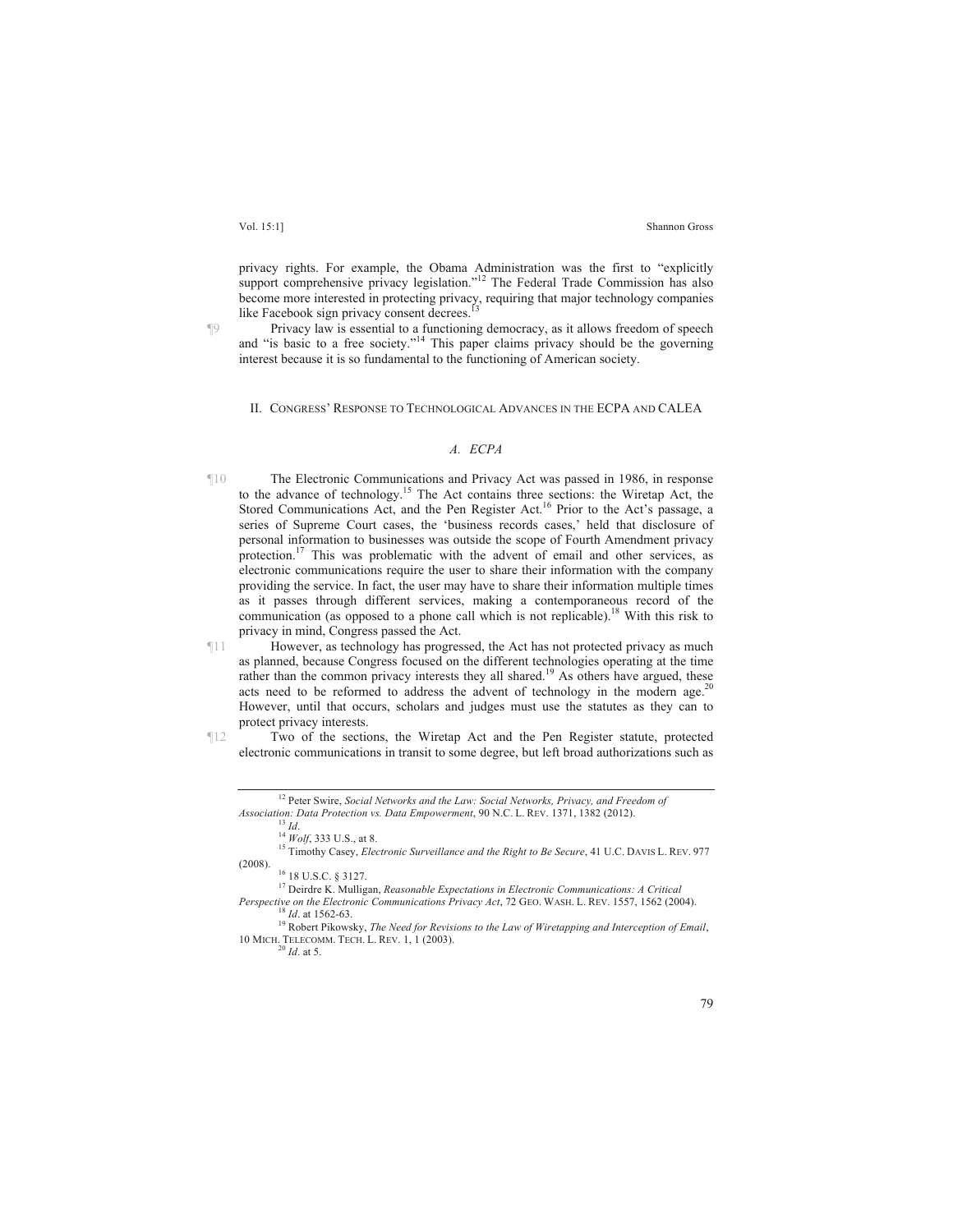allowing interceptions based on any federal felony.<sup>21</sup> Earlier communications statutes restricted wiretaps only to certain crimes, but the ECPA has a much broader reach for law enforcement and "the ECPA contains no statutory exclusionary rule for wrongfully acquired electronic communications."<sup>22</sup> An exclusionary rule for wrongfully acquired electronic communications allows one to suppress evidence from unlawful searches and seizures; its absence from the ECPA burdens the suppression process.<sup>23</sup> Even still, the Wiretap Act has strong protections for electronic communications while they are in transit, extending the protections of Title III of the Omnibus Crime Control and Safe Streets Act, such as requiring a warrant before interception.<sup>24</sup> These sections are not as relevant to the analysis of encrypted communications as the Stored Communications Act (SCA), so this comment will focus on that portion of the ECPA.

- ¶13 The Stored Communications Act is part of the Electronic Communications Privacy Act, passed in 1986.<sup>25</sup> The SCA was passed in part to limit the government from requiring disclosure from third party providers of online services,  $26$  although it also identifies when law enforcement may gain access to stored communications.<sup>27</sup> The Act creates two categories of providers: Electronic Communication Service (ECS) providers give users the ability to send or receive wire or electronic communications, and Remote Computing Service (RCS) providers give users computer storage or processing services through electronic communications.<sup>28</sup> If the provider is either an ECS or a RCS provider, the government may access the communication through a search warrant without notice to the user, or give notice to the user and get the communications through a subpoena.<sup>29</sup> If a third party is in neither category, then the communication cannot be disclosed.<sup>30</sup> Today, most third parties are in neither category, as they typically provide elements of both categories to their users.
- ¶14 Since the Act was passed, the difference between these two categories has eroded, as most modern technology provides both services.<sup>31</sup> Neither ECS nor RCS providers may disclose data in electronic storage, but the government may obtain electronic communications in storage with ECS for less than 180 days through a warrant.<sup>32</sup> The Act does not require that the warrant outline the specific types of messages desired.<sup>33</sup>

¶15 For communications stored more than 180 days, the government can compel disclosure through a search warrant, or a combination of a subpoena (administrative or

<sup>&</sup>lt;sup>21</sup> Mulligan, *supra* note 16, at 1566.<br><sup>22</sup> *Id.* <sup>23</sup> Orin Kerr, *Lifting the "Fog" of Internet Surveillance: How a Suppression Remedy Would Change Computer Crime Law, 54 HASTINGS L.J. 805, 824 (2003).* 

<sup>&</sup>lt;sup>24</sup> Mulligan, *supra* note 16, at 1562.<br><sup>25</sup> Alexander Scolnik, *Protections for Electronic Communications: The Stored Communications*<br>*Act and the Fourth Amendment*, 78 FORDHAM L. REV. 349, 375 (2009).

<sup>&</sup>lt;sup>26</sup> Ryan A. Ward, *Discovering Facebook: Social Network Subpoenas and the Stored Communications Act.* 24 HARV. J.L. & TECH. 563, 566 (2011).

*Communications Act*, 24 HARV. J.L. & TECH. 563, 566 (2011). 27 Patricia Bellia, *Surveillance Law Through Cyberlaw's Lens*, 72 GEO. WASH. L. REV. 1375, 1413 (2004). 28 Scolnik, *supra* note 24, at 376. 29 Bellia, *supra* note 26, at 1416. 30 Ward, *supra* note 25, at 567. 31 Scolnik, *supra* note 24, at 376. 32 *Id*. <sup>33</sup> *Id*. at 377.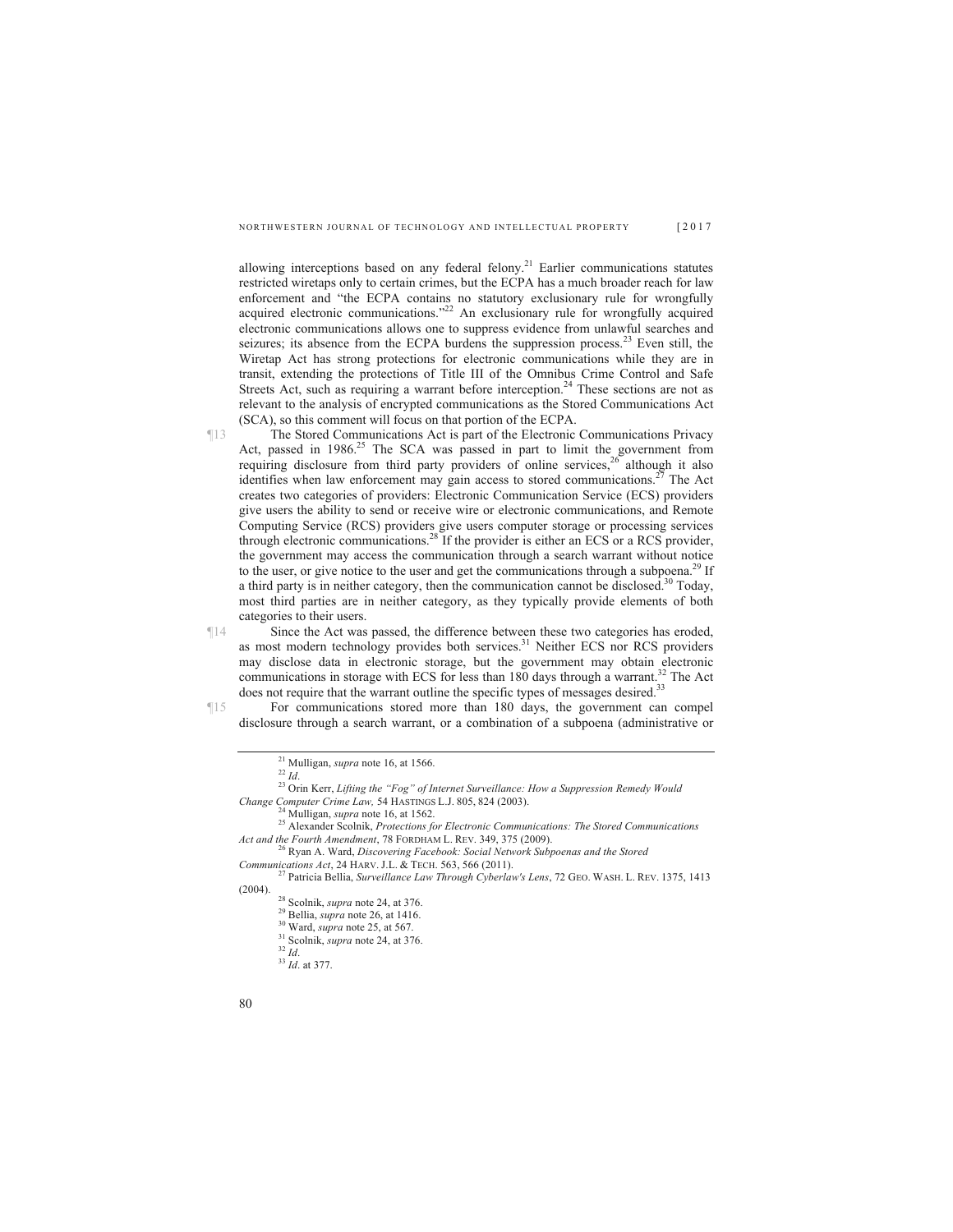grand jury), with prior notice to the user.<sup>34</sup> They may also get the information through notice to the user and a court order authorized by 18 U.S.C. § 2703(d), which has a reasonable suspicion standard for the believed relevancy of information sought, which is lower than the Fourth Amendment probable cause standard.<sup>35</sup> Some argue that the SCA unintentionally provides that companies like Facebook disclose all content as long as there is a subpoena, with less than probable cause.<sup>36</sup>

¶16 Stephanie Pell, a leading researcher in the area of government surveillance and technology, argues that in spite of a general consensus that the SCA is out of date, the legislature has been unable to pass a more modern act because they have not had accurate information about the type of surveillance the government has used in secret.37 For example, Congress has never authorized StingRay technology, which is used by law enforcement to obtain detailed information of the location of cell phones without collaboration with wireless companies.<sup>38</sup> Congress cannot update surveillance statutes properly because they do not always receive notice of new surveillance methods and technologies being implemented by law enforcement.<sup>39</sup>

#### *B. CALEA*

¶17 The Communications Assistance for Law Enforcement Act (CALEA) determines the duties for telecommunications companies when they intercept communications at the request of law enforcement through wiretaps and other means, but CALEA does not determine the scope of government power to intercept communications.<sup>40</sup> The companies must provide the materials to allow the government to intercept wire and electronic communications.41

¶18 Voice Over Internet Protocol (VoIP) communications came under the purview of CALEA after traditional telephone systems started switching to VoIP and the FCC broadened the Act.42 VoIP communications differ from the traditional systems because the information is separated into packets, without requiring the circuit between the source and the destination to be predetermined, or all the information to be sent through one

<sup>34</sup> Junichi P. Semitsu, *From Facebook to Mug Shot: How the Dearth of Social Networking Privacy* 

<sup>&</sup>lt;sup>35</sup> *Id. Andle Government Surpeillance*, 3<sup>5</sup> *Id.* 36 *Id.* 36 *Id.* 36 *Id.* 37 Stephanie K. Pell & Christopher Soghoian, *A Lot More Than a Pen Register, and Less than a* <sup>37</sup> *Wiretap: What the Stingray Teaches Us About How Congress Should Approach the Reform of Law* 

<sup>&</sup>lt;sup>38</sup> *Id.* at 142. <sup>39</sup><br><sup>39</sup> *Id.* at 143. <br><sup>40</sup> Barbara J. Van Arsdale, Annotation, *Construction and Application of Communications Assistance for Law Enforcement Act (CALEA)*, 47 U.S.C.A. §§ 1001 to 1010, 25 A.L.R. Fed. 2d 323 §2

<sup>&</sup>lt;sup>41</sup> *Id.* 42 *See* Christa M. Hibbard, *Wiretapping the Internet: The Expansion of the Communications Assistance to Law Enforcement Act to Extend Government Surveillance*, 64 FED. COMM. L.J. 371, 375 (2012).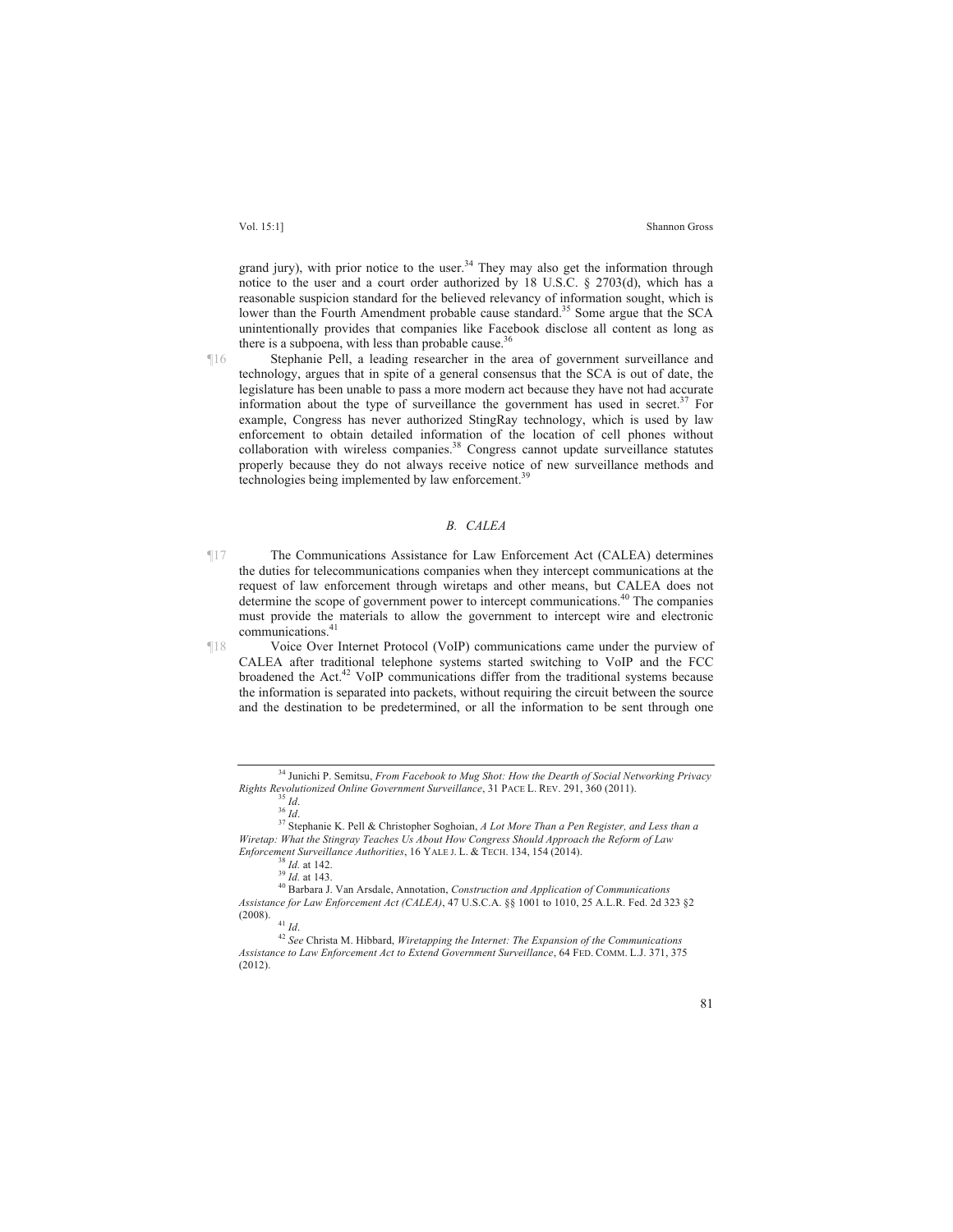switch.<sup>43</sup> CALEA was originally written for companies to intercept calls at a single switch between the responder and the caller, so the separation of the data would have thwarted wiretaps until CALEA was updated.<sup>44</sup>

- ¶19 However, when CALEA was broadened to include VoIP, other internet communications were intentionally kept out of the scope of the act.<sup>45</sup> While the FBI would like to expand CALEA to apply to internet communications providers, it would be difficult for companies to comply for several reasons. The first is that the internet as a structure would be difficult to create wiretap technology for, given its decentralized nature<sup>46</sup>. Wiretap technology was created for the organized and relatively uniform telecommunications industry, and the design of the internet does not map with wiretapping technology as it currently exists. $^{47}$  The second reason is that privacy rights would be at risk<sup>48</sup>. The way information is sent through the internet makes it hard to get particularized information specified in a warrant or wiretap order, increasing the likelihood that unauthorized information may also be discovered, especially since people tend to release private information on the internet.<sup>49</sup>
- ¶20 Constance Martin has explained CALEA's difference from other legislation as "not simply authoriz<sup>[ing]</sup> electronic surveillance . . . but requir[ing] telecommunications operators to take any necessary measures to aid law enforcement."50 Martin advocates that CALEA was not intended for companies providing information services and that extending CALEA to the internet went against both the language of the act and privacy rights.<sup>51</sup> She argues the legislative intent was a narrow statute "focused on traditional phone lines," and that internet and VoIP services should be exempt from CALEA.<sup>5</sup>
- ¶21 In sum, CALEA and the EPCA work together to enable law enforcement to look into communications, although with varying levels of success and protection to citizens. Because both statutes were enacted prior to the current age, they are ill fit for use either by the citizen to protect their rights, or by law enforcement to conduct surveillance. These gaps in the statutory law allow for different interpretations of what rights people have in regards to their internet communications, which are addressed in the following section.

<sup>45</sup> Hibbard, *supra* note 41, at 376.<br><sup>46</sup> *Id.* at 384.<br><sup>48</sup> *Id.* at 384.<br><sup>48</sup> *Id.* at 385.<br><sup>49</sup> *Id.* at 386-87.<br><sup>50</sup> Constance L. Martin, *Exalted Technology: Should Calea Be Expanded to Authorize Internet Wiretapping*?, 32 RUTGERS COMPUTER & TECH. L.J. 140, 144 (2005). <sup>51</sup> *Id.* at 156. <sup>52</sup> *Id.* at 157, 180.

<sup>43</sup> Timothy Singleton, *Big Brother Hears You, But Can He Understand What He Hears? The Problematic Application of CALEA to VoIP Communications in the Age of Encryption,* 15 TULSA J. COMP. & INT'L L. 283, 287-88 (2008).<br><sup>44</sup> Id. at 286.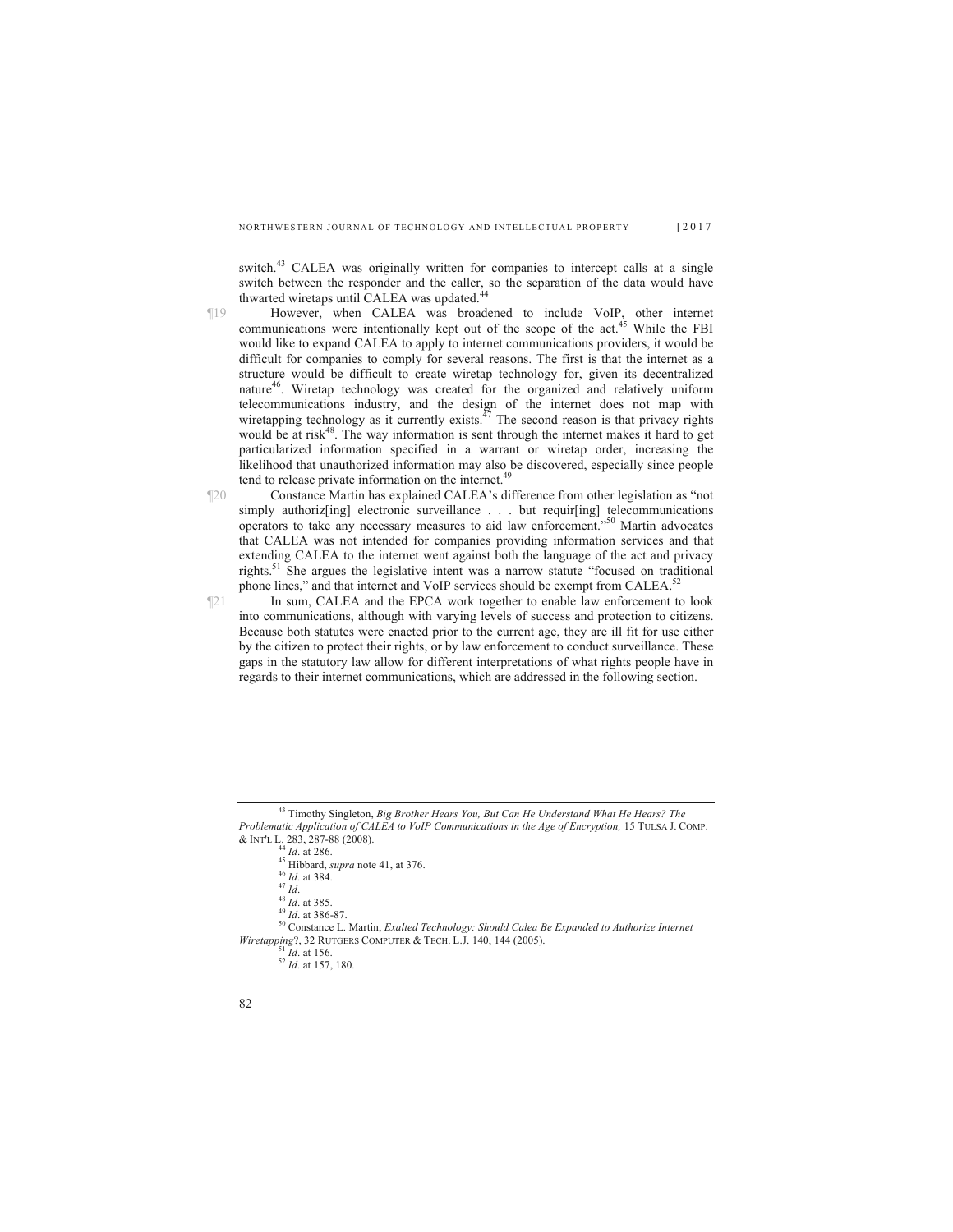#### III. THE EMERGING CIRCUIT SPLIT OVER WARRANTS FOR ENCRYPTED COMMUNICATIONS

¶22 There is a split of authority emerging about whether warrants can be issued for an entire phone, or an entire email account. Some courts believe that law enforcement is not asking for access with sufficient particular language, but in many cases the issue does not come up at all and warrants are issued without comment from the court. Courts are being too cavalier with people's privacy rights when they grant such generalized warrants, as advances in technology should not reduce privacy protections.<sup>53</sup>

 This issue was recently tried at the appeals level for the first time in the *Microsoft* case and the court would not order the warrant and it is important later cases continue to consider all the interests involved.<sup>54</sup> People's phones, email accounts, or Facebook profiles contain much more than possibly relevant evidence. They contain private financial information, health data, a multitude of personal communications, personal thoughts, and more. The Supreme Court, in *Riley v. California,* indicated that cell phones deserve extra privacy protections, and cannot be searched without a warrant because cell phones hold the "sum of an individual's private life," rather than just isolated bits of information like in times past.55 In light of the Supreme Court's rationale in *Riley*, lower courts should give cell phones increased privacy protections, by ensuring that warrants that are issued are *specific*, since so much information is held on cell phones that should not be easily accessible by law enforcement with probable cause only of drug trade, for example. Pursuit of information regarding a drug deal should not allow access to private photos, medical apps, or any other private information unrelated to the drug charge. This is in keeping with past Supreme Court jurisprudence protecting residences due to the amount of private information that may be held in a home<sup>56</sup>, analogous to a phone or email account in today's technological world.

#### *A. Judges Grant Warrants for Encrypted Communications when they Consider the Cost to Technology Companies*

¶23 Despite *Riley*, some courts have granted warrants for encrypted communications on suspects' devices, even over challenges from the companies that host the communications. Law enforcement is granted complete access to an entire account, when the warrants should be denied based on vagueness. The Fourth Amendment demands that

<sup>53</sup> *See* Berger v. New York, 388 U.S. 41, 49, (1967) ("The law, though jealous of individual privacy, has not kept pace with these advances in scientific knowledge. This is not to say that individual privacy has been relegated to a second-class position for it has been held since Lord Camden's day that intrusions into it are 'subversive of all the comforts of society.'") (discussing advances in wiretap

In the Matter of Warrant to Search a Certain E-Mail Account Controlled & Maintained by Microsoft Corp., 829 F.3d 197, 201 (2d Cir. 2016).<br><sup>55</sup> *Riley*, 134 S. Ct., at 2495.<br><sup>56</sup> *See* United States v. Karo, 468 U.S. 705, 714, (1984) ("At the risk of belaboring the obvious,

private residences are places in which the individual normally expects privacy free of governmental intrusion not authorized by a warrant, and that expectation is plainly one that society is prepared to recognize as justifiable.").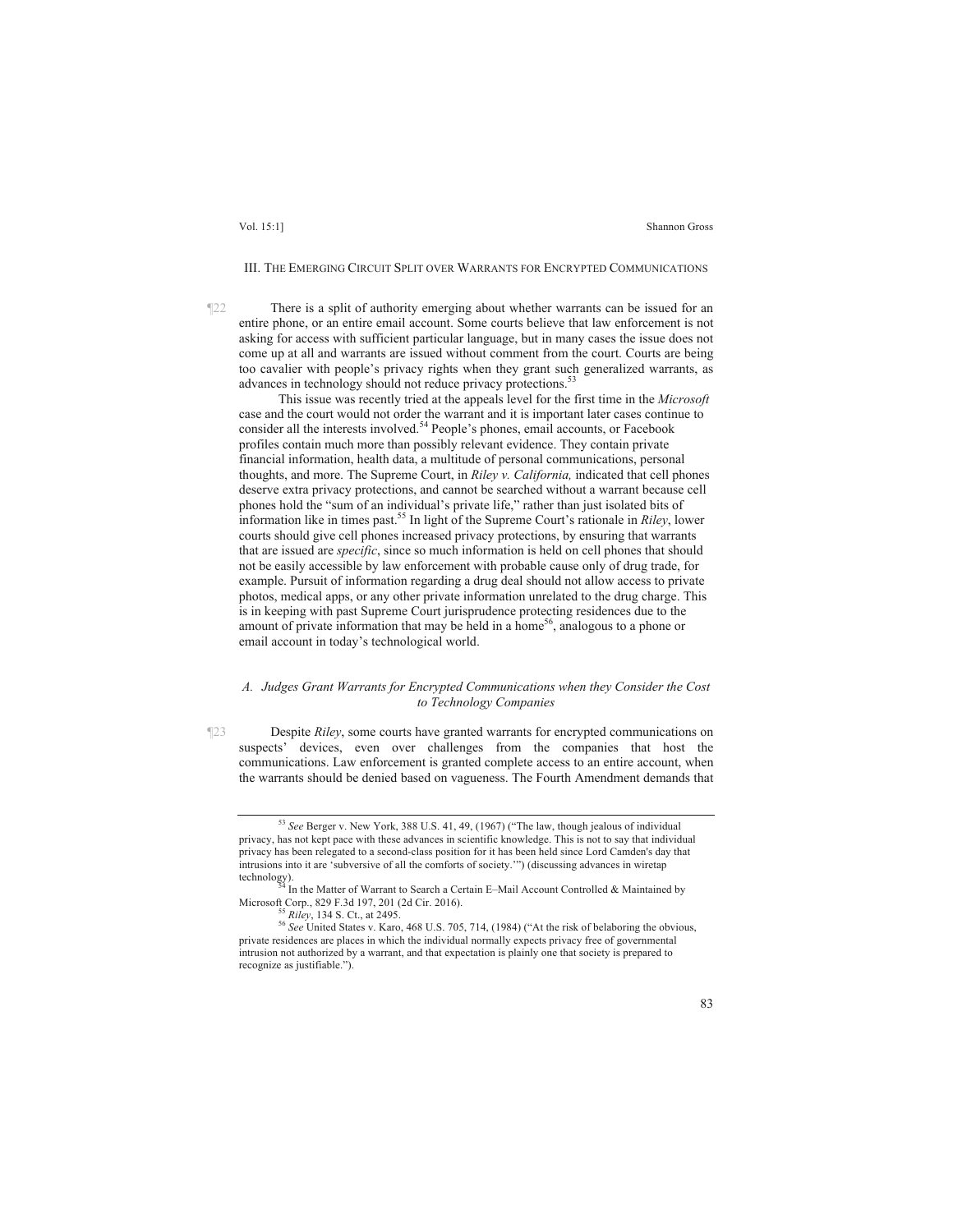warrants have "particularity."<sup>57</sup> The Supreme Court has stated that particularity requirement in part, means that "warrants shall particularly describe the thing to be seized [to make] general searches under them impossible and prevent[] the seizure of one thing under a warrant describing another."<sup>58</sup> Therefore vague warrants that do not set out the content of messages or communications law enforcement believe will be present should be denied.

¶24 For example, Facebook challenged a trial court ruling that it could not litigate the constitutionality of warrants on its customers' behalf.<sup>59</sup> The state had issued 381 warrants for Facebook users suspected of Social Security fraud.<sup>60</sup> The appeals court upheld the trial court ruling, saying that no party, including Facebook, had the right to quash a warrant before it was issued.<sup>61</sup> The court rejected Facebook's argument that because the company was the one who had to retrieve the information, the warrant was more akin to a subpoena, which could be contested before it was carried out.<sup>62</sup> The court said this would cause any nontraditional search warrant to be unworkable.<sup>63</sup> While the court was concerned about privacy rights, the court determined that Facebook could not gain more rights than a citizen, and that any evidence gained from the warrants could be suppressed at a later time, rather than quashed pre-enforcement.<sup>64</sup>

¶25 In another case with a similar outcome, the court evaluated whether a warrant for an entire email account hosted by Gmail was overbroad and concluded it was not.<sup>65</sup> The court looked to case law on warrants for entire hard drives, and found that the same principles supported warrants for email accounts.<sup>66</sup> The court also rejected the notion that Google, as the host, should determine which emails were relevant to the warrant.<sup>67</sup> They believed the burden would have been too much for the company, and the simple solution was to have entire Gmail accounts sent to law enforcement to comply with warrants.<sup>6</sup> The court explicitly disagreed with other circuits, stating that the case law supported the government's warrant for an entire email account

¶26 The Facebook and Gmail cases are helpful to illustrate why courts are disregarding established privacy rights in favor of surveillance law. Courts are concerned with how relevant information will be determined from these sources, and do not want to burden technology companies with sorting through the mass of information that might be relevant to an investigation. This would be an unnecessary expense on business, and could make companies less willing to work with law enforcement if they were required to

 $57 \text{ U.S.}$  CONST. amend. IV, cl. 1.<br> $58 \text{ Marron v.}$  United States, 275 U.S. 192, 196 (1927).

<sup>&</sup>lt;sup>59</sup> *In re* 381 Search Warrants Directed to Facebook, Inc., 132 A.D.3d 11, 13 (N.Y. App. Div. 2015).<br>
60 *Id.*<br>
62 *Id.* at 18-19.<br>
62 *Id.* at 18-19.<br>
64 *Id.* at 23.<br>
65 In the Matter of a Warrant for All Content & Other Info. Associated with the Email Account

xxxxxxx@gmail.com Maintained at Premises Controlled By Google, Inc., 33 F. Supp. 3d 386, 386 (S.D.N.Y. 2014). 66 *Id*. at 394. 67 *Id*. <sup>68</sup> *Id*. at 394-96.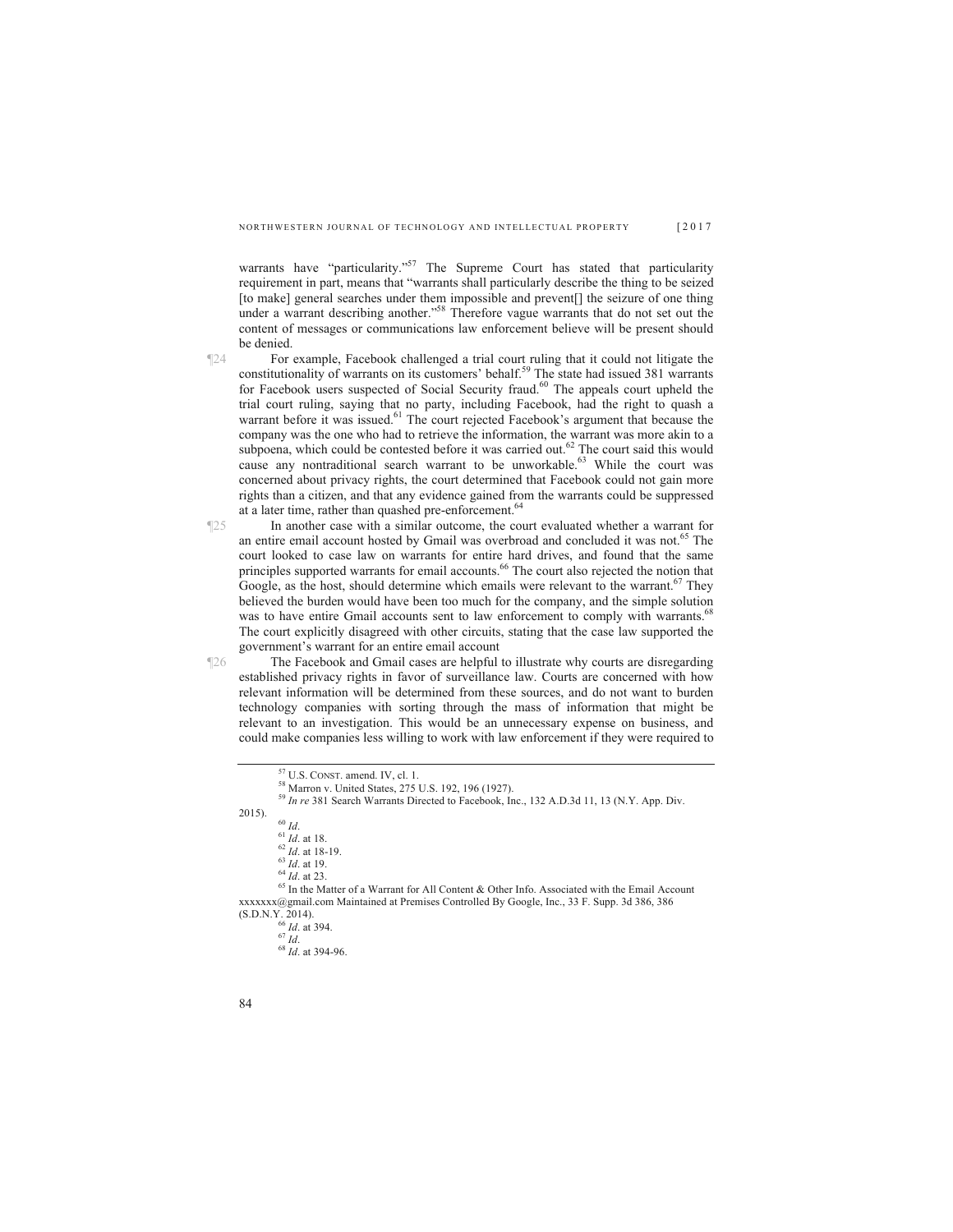expend dollars in order to comply with privacy law. The courts also rely on the law of evidence to protect privacy rights, stating that wrongly discovered information can be later quashed.

¶27 The problem with this reasoning is that it assumes that the problems are not the

warrants themselves. A general warrant for an entire email account, without specifying what type of communications law enforcement is looking for, will be very difficult to later quash evidence from. The courts should be denying these types of warrants based on vagueness. While a technology company may not be able to sort through an entire account for the types of communications law enforcement is looking for, a particularized warrant would at least make it obvious what can later be deemed as outside the scope of a warrant. The danger is that there is no privacy when entire accounts are available to law enforcement to find evidence without any parameters.

#### *B. Judges Deny Warrants for Encrypted Communications if they Fear Loss to Privacy Rights and Overbroad Warrants*

- ¶28 Some courts recognize the danger to privacy, and have been denying overbroad warrants for encrypted communications. This is the desired outcome for privacy interests, as it encourages particular warrants, and reminds law enforcement that they do not have access to an individual's entire life or every communication.
- ¶29 In another case, the government sought warrants from "Google, Inc. ("Google"), GoDaddy, Verizon Internet Services ("Verizon"), Yahoo!, and Skype (collectively, "Providers"), to disclose copies of electronic communications — including the contents of all emails, instant messages, and chat logs/sessions" regarding a suspect in an interstate stolen property case.<sup>69</sup> The court determined that emails should receive Fourth Amendment protection, following the logic of case law that provided that warrants were still required for letters when they were handed to third party mail carriers, or phone calls which require a third party to transmit them.<sup>70</sup> The court then found that the warrants were too broad because they failed to set any limits on the information they were asking for and they violated the Fourth Amendment.<sup>71</sup> The court held the warrant "is best analogized to a warrant asking the post office to provide copies of all mail ever sent by or delivered to a certain address so that the government can open and read all the mail to find out whether it constitutes fruits, evidence or instrumentality of a crime."72

¶30 In another case, the district court rejected a warrant requesting to search a lawfully seized cellular telephone, in part because the warrant requested indefinite storage of encrypted data.<sup>73</sup> The court worried that the government could then store an iPhone

85

<sup>&</sup>lt;sup>69</sup> In re Applications for Search Warrants for Info. Associated with Target Email Accounts/Skype

Accounts, No. 13-MJ-8163-JPO, 2013 WL 4647554, at \*1 (D. Kan. Aug. 27, 2013).<br>
<sup>71</sup> *Id.* at 3-4.<br>
<sup>71</sup> *Id.* at 8.<br>
<sup>71</sup> *Id.* at 8.<br>
<sup>71</sup> *Id.* at 8.<br>
<sup>71</sup> *In re* Nextel Cellular Tel., No. 14-MJ-8005-DJW, 2014 WL 28982 2014); *see also*, *In re* Cellular Telephones, No. L4-MJ-8017-DJW, 2014 WL 7793690, at \*6 (D. Kan. Dec. 30, 2014)(arguing that warrants for entire cell phones without a search protocol "would give the government carte blanche to examine the entirety of an individual's digital presence with impunity").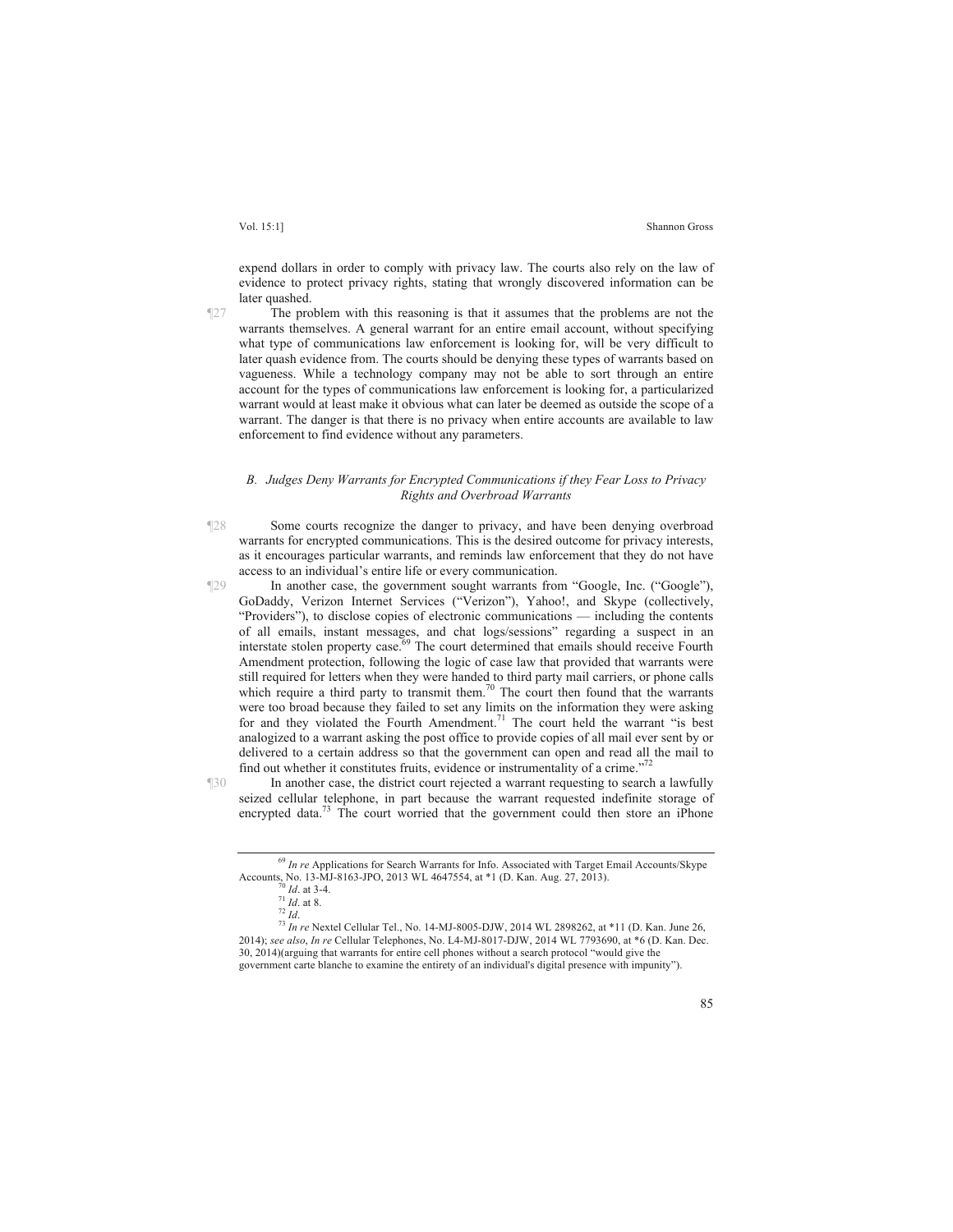owner's "entire correspondence via iMessage indefinitely, much of which may lack probable cause having no connection to the crimes being investigated."<sup>74</sup>

¶31 Finally, illustrating the lack of consensus on these types of issues, a different district court in New York initially declined to issue an order requiring Apple to disable the encryption key on a suspect's iPhone.<sup>75</sup> While the court asked Apple to submit a memo regarding if compliance with the order would be unduly burdensome, the language of the order suggested they were hesitant to force Apple to comply.76 The court stated that Congress is aware that there is a statutory gap in CALEA that prevents law enforcement from forcing compliance with these types of orders, but that Congress has not responded with any statutory update.<sup>77</sup> Also, the court was sensitive to Apple's motivations to satisfy its consumers and their interests in personal privacy and data security.<sup>78</sup> The court echoed these arguments in its ultimate order, deciding not to issue the order.<sup>79</sup> The court's analysis shows that some courts are properly weighing the right to privacy and companies' duty to respond to that need, rather than immediately deferring to law enforcement. Further, Apple will probably be unable to comply with this order, as they have argued in the San Bernardino case discussed below, as encryption purposefully keeps information from the technology companies as well as others – its purpose is to make information or communications impossible to access by anyone except the user.

#### IV. WIRETAPS FOR ENCRYPTED COMMUNICATIONS –ADISPUTED ISSUE

¶32 There is not a lot of case law on this issue, because law enforcement does not pursue wiretaps it cannot intercept.<sup>80</sup> Therefore, there is currently a gap in authority surrounding this issue, until there is statutory authority allowing or disallowing wiretaps of encrypted communications. This section will explain why law enforcement is unable to get wiretaps for encrypted communications, including technological hurdles, company resistance, and Constitutional law.

#### *A. Technological Difficulties to Intercept Live Encrypted Communications*

¶33 Even determining where to set up a wiretap for a Voice-Over Internet Protocol (VoIP) call is difficult. First of all, there is no way to determine exactly what ISP the caller and receiver are calling from, since it would change depending on their locations.<sup>81</sup> Even if that was possible, the ISPs cannot read the encrypted traffic of the VoIP call, so

<sup>&</sup>lt;sup>74</sup> See Nextel, 2014 WL 7793690, at \*11.<br><sup>75</sup> *In re* Order Requiring Apple, Inc. to Assist in the Execution of a Search Warrant Issued by this

Court, No. 15MC1902, 2015 WL 5920207, at \*1 (E.D.N.Y. Oct. 9, 2015).<br>
<sup>77</sup> *Id.*<br>
<sup>77</sup> *Id.* at \*3.<br>
<sup>78</sup> *Id.* at \*6.<br>
<sup>79</sup> *In re* Apple, Inc., 149 F. Supp. 3d 341, 360 (E.D.N.Y. 2016).<br>
<sup>80</sup> Steven M. Bellovin et. al., *the Internet*, 12 NW. J. TECH. & INTELL. PROP. 1, 13 (2014). <sup>81</sup> *Id.* at 10.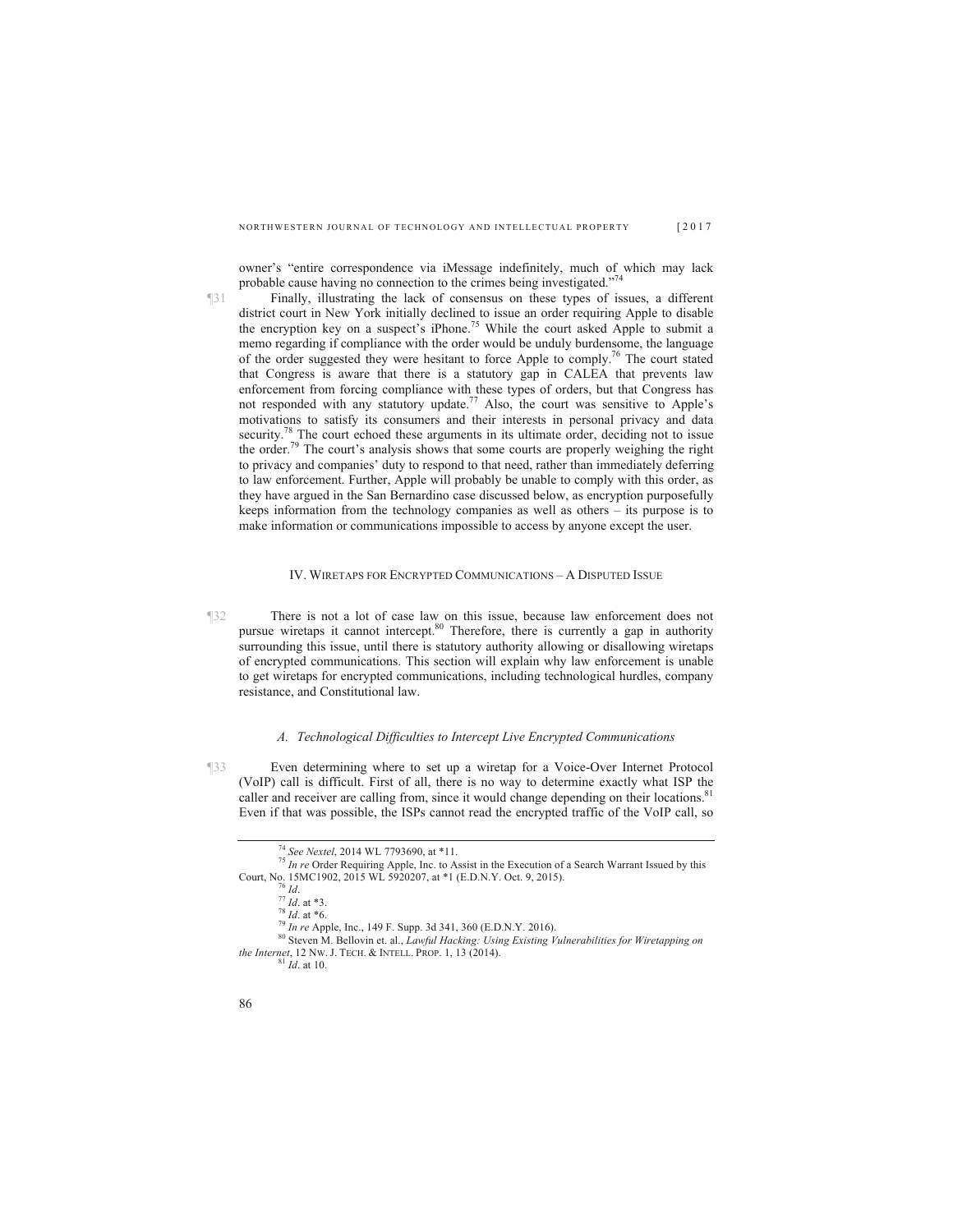no information would be transmitted.<sup>82</sup> The VoIP providers may be in a different jurisdiction, and are unable to see what traffic they provide. $83$  Therefore, even if the government wanted to extend CALEA to internet communications, it would be extremely difficult for the technology companies to be able to provide the infrastructure for wiretaps.

¶34 Bellovin argues that even as technology improves, most criminals do not use encryption, so fear of missing information is misplaced.<sup>84</sup> However, he cautions that if the Skype architecture, in which there is end-to-end encryption with no middle man, becomes prevalent with other services, then wiretapping would become very difficult.<sup>85</sup> Even Skype can provide location services, though, so law enforcement could gain some information from Skype or Skype-model companies.

¶35 Stephanie Pell offers a similar perspective, saying that the government has issues "with wiretapping capabilities, not a lack of the legal authority to conduct surveillance".<sup>87</sup> There is no way to execute even a court-authorized wiretap for many of the encrypted communications companies, because the companies "lack[] the technical capability to implement" them, so law enforcement wants the legislature to encourage internet communications companies not under CALEA's purview to create interception capabilities in their products.<sup>88</sup> However, after Edward Snowden's disclosures, Congress is trepidatious to support surveillance, and law enforcement agencies are without a legal outlet to get live information from internet companies not under CALEA.<sup>89</sup>

#### *B. Technology Companies' Increasing Reliance on Encryption*

¶36 The technology companies also seem to want to distance themselves from law enforcement, most notably through making encryption a default setting.<sup>90</sup> Apple and Google have made encryption default on their cellular phones, and one imagines many other technology companies will follow suit.91 The result is that providers do not have the information that law enforcement seeks, even if there is a search warrant or wiretap. As the cases above show, these companies are also fighting law enforcement in court, arguing on behalf of their users' rights to privacy.

<sup>82</sup> *Id.* 83 *Id.*<br>
84 *Id.* 86 *Id.*<br>
85 *Id.* 86 *Id.* 86 *Id.* 86 *Id.* 87 Stephanie K. Pell, *Jonesing for a Privacy Mandate, Getting a Technology Fix-Doctrine to Follow*, 14 N.C. J. L. & TECH. 489, 538 (2013). 88 Jason M. Weinstein, William L. Drake, Nicholas P. Silverman, *Privacy vs. Public Safety:* 

*Prosecuting and Defending Criminal Cases in the Post-Snowden Era*, 52 AM. CRIM. L. REV. 729, 748-49 (2015). 89 *Id*. at 749. <sup>90</sup> *Id*. at 744. 91 *Id*.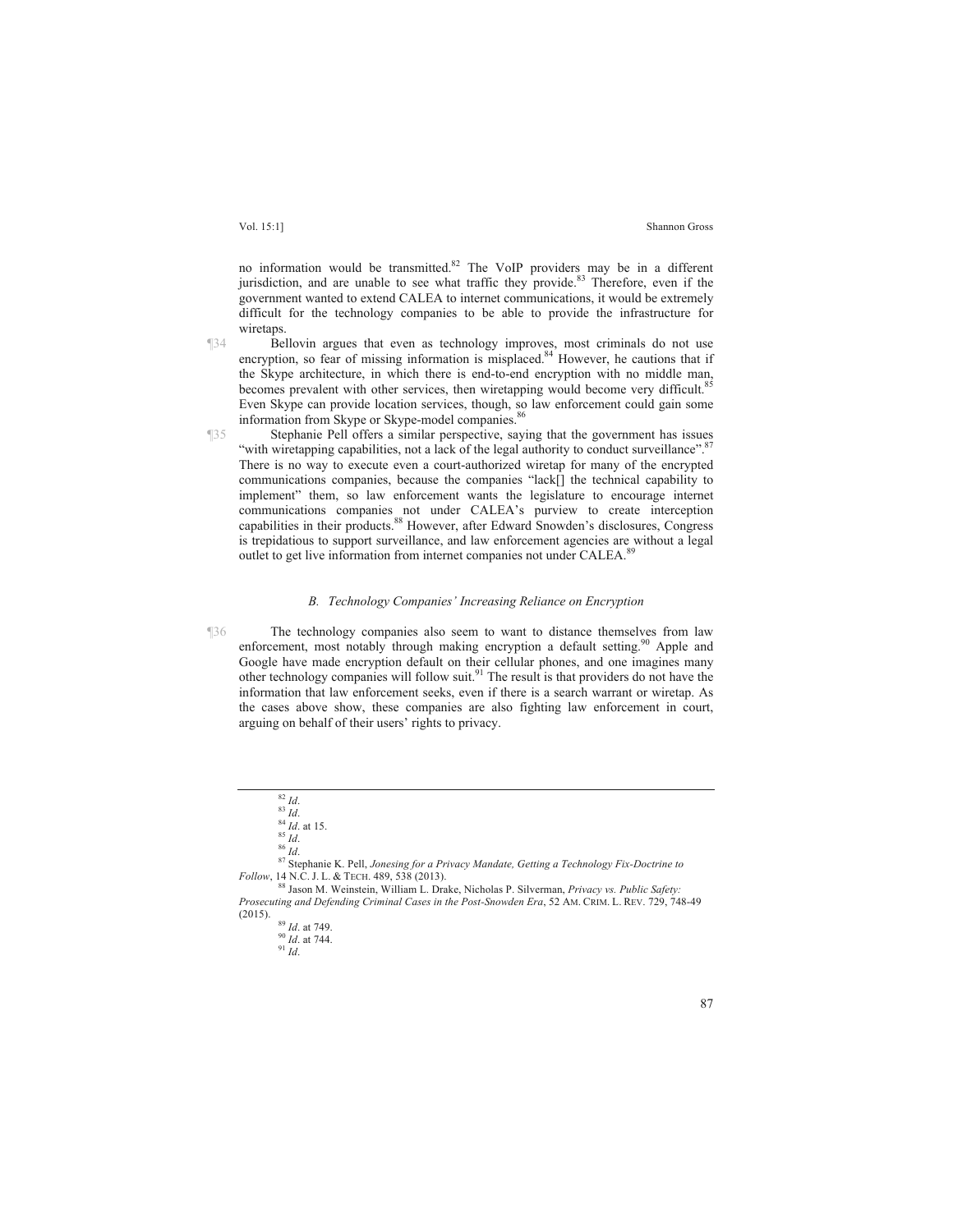#### V. WHY DOES THE LAW TREAT ENCRYPTED COMMUNICATION DIFFERENTLY BASED ON THE TYPE OF SURVEILLANCE?

#### *A. Differences Between Wiretaps and Warrants for Encrypted Communications*

- ¶37 Even before encrypted communications are implicated, there are substantial differences between wiretaps and warrants. First of all, the scope of the searches are different. A warrant application must show probable cause that the items will be found in the location listed and allows a single search of the location.<sup>92</sup> A wiretap must show probable cause that specific communications in the future will be seized through a specific telephone (or piece of technology), which allows law enforcement to listen as many times as necessary for up to thirty days. $9$
- ¶38 The main difference is that the wiretap is unachievable with the current state of technology, and the warrant may be able to give law enforcement information. However, if the government is getting a warrant to receive the information from the tech companies, the companies may not have access to the information sought because of encryption. So, the only way law enforcement may then get access to the information would be to examine the device the communications were sent from, if possible.

#### *B. Similarities Between Wiretaps and Warrants for Encrypted Communications*

- ¶39 Clifford Fishman argued that when law enforcement are issued warrants, "they usually know as soon as they see an object whether it falls within the ambit of items subject to seizure. If the police seize items not specified in the warrant or found in plain view, such items are not admissible in evidence."<sup>94</sup> On the other hand, when law enforcement use wiretaps, they are not able to tell whether the conversation is relevant to the investigation immediately, or even part-way through.<sup>9</sup>
- ¶40 In our current climate where warrants for entire email accounts or phones are granted in some states without thought, this distinction that Fishman describes is wearing down. Law enforcement will not be able to tell immediately what is relevant to their investigation if they are searching through an entire phone. There will be significant information that will not be relevant, but will be highly personal to the suspect. The same problems with privacy that concerned scholars in the 1970s now apply not only to wiretaps, but to warrants as well.
- ¶41 Law enforcement is able, without knowing specifically whether a message will be relevant, to peruse an entire email account, the equivalent of listening to every conversation a suspect might have. While a wiretap may overhear some private conversations, law enforcement officers must stop listening if the conversation is not pertinent to the investigation, as per the minimization provision in Title III of the

<sup>92</sup> Clifford S. Fishman, *The "Minimization" Requirement in Electronic Surveillance: Title III, The Fourth Amendment, and the Dread Scott Decision,* 28 AM. U. L. REV. 315, 317-18 (1979).<br><sup>93</sup> *Id.* at 318. <sup>94</sup> *Id.* 95 *Id*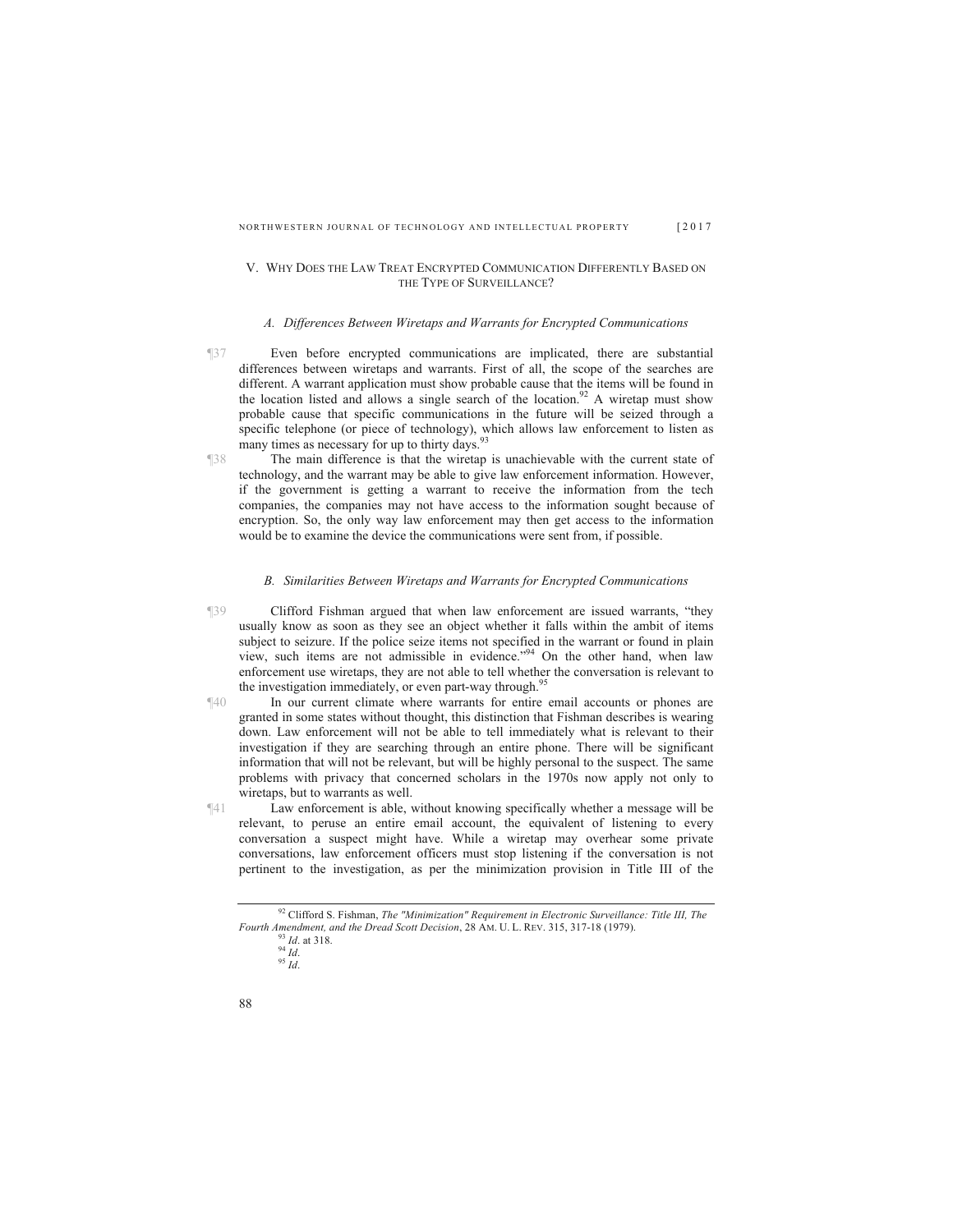Omnibus Crime Control and Safe Streets Act of 1968, which gives law enforcement the right to wiretap but also constrains their ability to do so.<sup>96</sup> However, in the situation of an email account or phone messages, law enforcement may open a message and immediately tell it is not relevant; but the act of opening the message is a breach of privacy in that they become privy to information they would not have received otherwise. Unlike a phone call in which they would have stopped recording when a suspect was having a conversation that was not relevant, they have access to the entire email or message as soon as it is opened, regardless of its relevance. Even if a similar constraint was instituted to written communications (i.e. the first 3 lines of the email must be relevant to the investigation), there is no way to ensure law enforcement would stop reading after that point, unlike a recording which requires clear action on the part of the officer. We are no longer only in the realm of search warrants for items, now warrants open up people's private thoughts and ruminations to law enforcement investigators.

#### VI. WHERE DOES THE LAW GO FROM HERE?

#### *A. Predictions*

¶42 Weinstein and his co-authors suggest that defense lawyers are in a unique position with regard to wiretaps and warrants for evidence "collected using digital means." Defense lawyers could move to suppress a wiretap for an internet company, arguing also that the evidence underlying the wiretap, such as location information, should not be admitted.<sup>98</sup> Warrants for email accounts or cell phones can be attacked based on scope.<sup>9</sup>

¶43 Companies have also been litigating on behalf of their users and their privacy. In the *Microsoft* case, a search warrant was issued to Microsoft for records for a specific email account, but Microsoft moved to vacate on the premise that the warrant authorized a search and seizure of content stored in Ireland.<sup>100</sup> The district court determined that the court order giving the warrant was not a final order and therefore Microsoft could not appeal it so their case was "defective at this stage."<sup>101</sup> Microsoft appealed the district court's decision, stating the government seeks an impermissible extraterritorial application of the Electronic Communications Privacy Act  $(ECPA)^{102}$  and the Second Circuit agreed, stating that warrant was invalid because of territoriality concerns.<sup>103</sup>

 $^{96}_{97}$  18 U.S.C. § 2518(5) (1976).<br><sup>97</sup> Weinstein et al., *supra* note 87, at 750.

<sup>98</sup> *Id.*<br><sup>99</sup> *Id.* 99 *Id.* 100 *In re* Warrant to Search a Certain E-Mail Account Controlled & Maintained by Microsoft Corp., No. 13-MJ-2814, 2014 WL 4629624, at \*1 (S.D.N.Y. Aug. 29, 2014). <sup>101</sup> *Id.* at \*4. <sup>102</sup> In the Matter of A WARRANT TO SEARCH A CERTAIN E-MAIL ACCOUNT

CONTROLLED AND MAINTAINED BY MICROSOFT CORPORATION, Microsoft Corporation,

 $103$  In the Matter of A Warrant to Search a Certain E–Mail Account Controlled & Maintained by Microsoft Corp., 829 F.3d 197, 201 (2d Cir. 2016).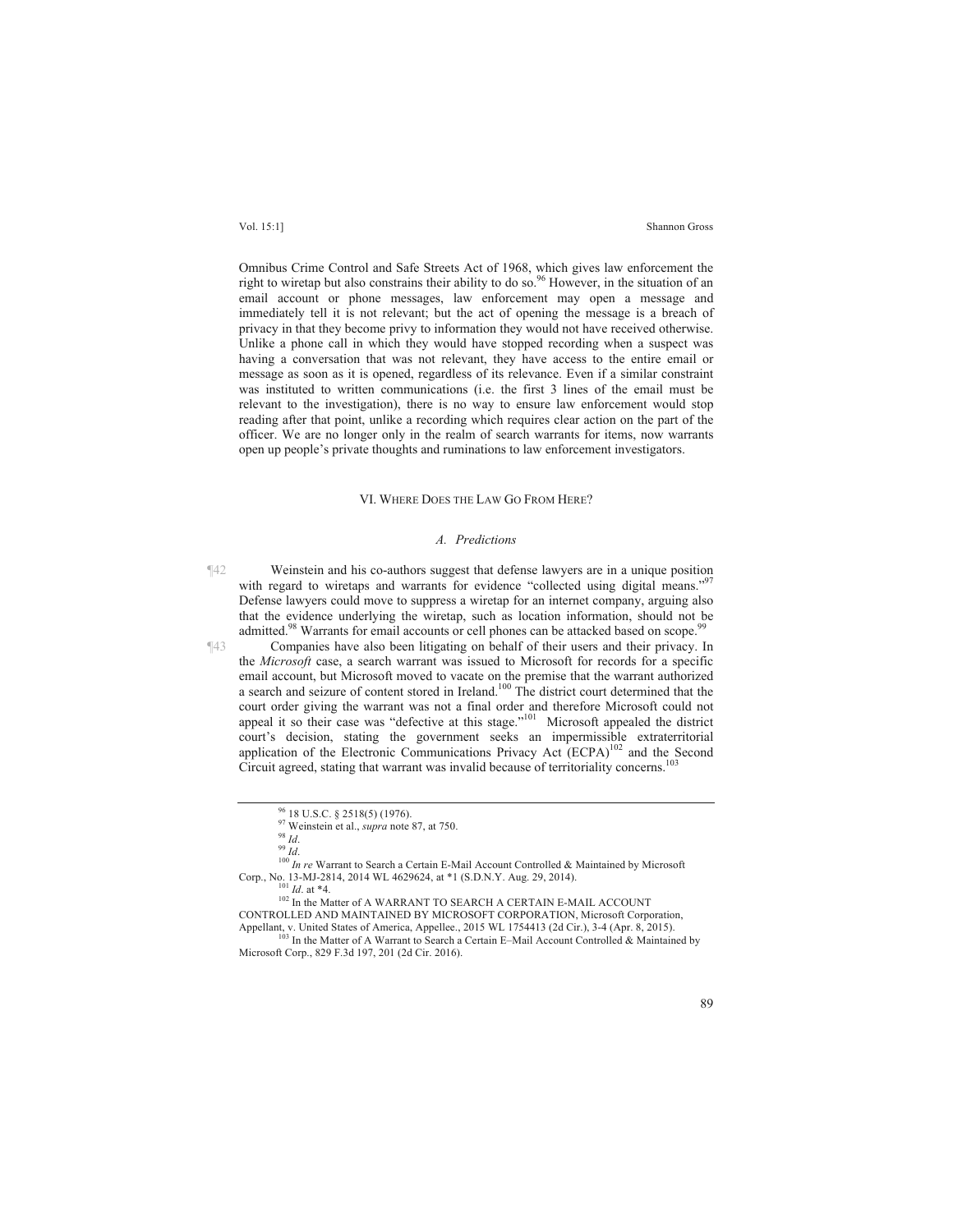¶44 Even more recently, since the early drafts of this comment, this issue received a lot of media coverage in the government's case against Apple to decrypt the phone of one of the San Bernardino shooters. Like Microsoft, Apple is attempting to enforce the rights of its users against the government's security concerns. The F.B.I asked Apple to help unlock the iPhone of one of the shooters who killed 14 people in San Bernardino, California, Syed Rizwan Farook.<sup>104</sup> Apple refused, which prompted the F.B.I to try to get a court order to make Apple comply.<sup>105</sup> A magistrate judge granted the order, requiring Apple to aid the government to help bypass the auto-erase function if it was enabled, to allow the government to try passcodes on the device without permanently locking and without the additional delay usually in place on iPhones.<sup>106</sup> Apple responded with a letter to their customers that they plan to fight the order, stating that encryption helps the security of personal information, which ultimately helps personal safety.<sup>107</sup> Apple stated that the F.B.I wanted them to build a backdoor and Apple warned that once this was created, there would be no way to control its use – once the decryption key was created, it could be used on any device.<sup>108</sup>

¶45 The courts have two options if they treat encrypted messages analogously to former case law. They can either treat messages as a locked box (expectation of privacy) or like a secret or coded communication (no expectation).<sup>109</sup> They may also create a new understanding instead of trying to force the technology onto older law.<sup>110</sup> One hopes this would be the outcome, as technology may not overlay perfectly with the more tangible world the court hopes to compare it with.

#### *B. Recommendations*

¶46 Privacy should be weighed more heavily, especially when the only solutions at the moment seem to be to either turn over entire email accounts or to turn over nothing at all. At the risk of losing evidence, privacy should be the dominant concern, which has been supported by the Supreme Court noting that "privacy comes at a cost".<sup>111</sup> There is no need to expose all of one's private and personal thoughts in email. Law enforcement currently is required to stop listening on a wiretap when a conversation is irrelevant to their investigation.<sup>112</sup> Therefore, there is already a chance that law enforcement may be missing pertinent information to their investigations.

<sup>104</sup> Eric Lichtblau & Katie Benner, *Apple Fights Order to Unlock San Bernardino Gnman's iPhone,* N. Y. TIMES, Feb 17, 2016 http://www.nytimes.com/2016/02/18/technology/apple-timothy-cookfbi-san-bernardino.html?\_r=0 [https://perma.cc/MKV5-ZEDP]. 105 *Id.* <sup>106</sup>*In re* An Apple iPhone Seized During the Execution of a Search Warrant on a Black Lexus

IS300, No. ED 15-0451M, 2016 U.S. Dist. LEXIS 20543, at \*2 (C.D. Cal. Feb. 16, 2016) 107 Apple, *A Message to Our Customers*, Feb. 16, 2016,http://www.apple.com/customer-letter/

<sup>[</sup>https://perma.cc/XA8F-8ZLC]. 108 *Id*. 109 Emma Raviv, *Homing In: Technology's Place in Fourth Amendment Jurisprudence*, 28 HARV.

<sup>110</sup> *Id.*<br><sup>111</sup> Riley, 134 S. Ct., at 2493.<br><sup>112</sup> *See* 18 U.S.C. § 2518(5) (1976).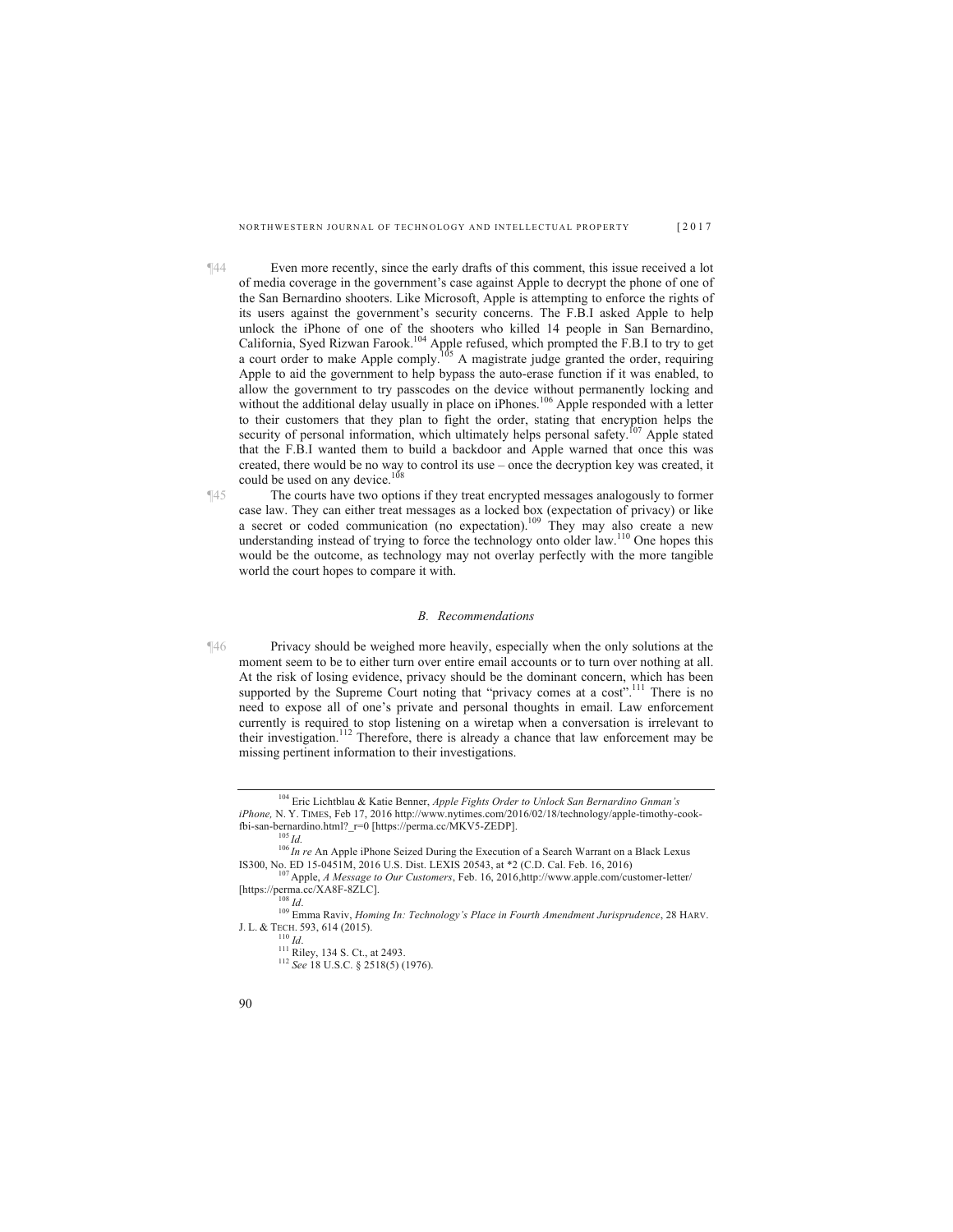- ¶47 Law enforcement says encryption could keep them from uncovering a terrorist plot, or prevent them from finding the organizers of domestic terrorism in the San Bernardino Case. They cite to security concerns as the reason for their desire to get technology companies to cooperate. However, there is another security interest that encryption helps, rather than hinders: digital security. Encryption keeps people's communications and information private, thereby preventing hacking and other digital security risks. Opening up the digital system to law enforcement is likely to open the system up to outside hackers, interested in stealing people's information and causing more crime even as law enforcement tries to prevent it. Apple has cited to this exact reason in their response to government pleas to decrypt the San Bernardino phone, highlighting industry fears.<sup>1</sup>
- ¶48 Law enforcement was previously able to get information on suspects, when wiretaps had to be installed manually and officers had to physically be on surveillance.<sup>114</sup> Law enforcement can get court permission to enter a home and plant a bug.<sup>115</sup> This requires more manpower than a typical wiretap, which can be accessed by a phone call to a telecommunications company, but it also defeats any law enforcement argument that without allowing wiretapping and warrants for encrypted information, the public will be in danger.<sup>116</sup> The court has preferred surveillance methods that uphold the Fourth Amendment to those that are convenient.<sup>117</sup>
- ¶49 Some scholars have warned against ubiquitous encryption as a way to protect privacy interests and deal with gaps in the statutory law, because it would force law enforcement to use alternatives to wiretaps and warrants to gain the information such as spyware installed on suspects' computers, or electromagnetic surveillance.<sup>118</sup> However, this argument, while valid, is not correct. The move should be towards further encryption, and further user protections. As this paper has shown, the statutory protections for communications are outdated, and case law is divided across the county, without a real trend emerging. Edward Snowden's disclosures revealed the government is already using illegal methods to discover information. Therefore, until the law becomes more settled and modern, the best way to protect the user is to increase encryption and make it a default setting. That will prevent companies from being able to send the information to law enforcement, because they will be unable to get access themselves.

¶50 Admittedly, this will make digital surveillance more difficult, and thereby more difficult for law enforcement to catch criminals, even including the terrorists often cited

<sup>113</sup> In re *An Apple iPhone*, 2016 U.S. Dist. LEXIS 20543, at \*2. 114 Christopher Soghoian, *Privacy and Law Enforcement: Caught in the Cloud: Privacy, Encryption and Government Back Doors in the Web 2.0 Era*, 8 J. TELECOMM. & HIGH TECH. L. 359, 399 (2010).

<sup>&</sup>lt;sup>115</sup> *Id.* 116 *Id.* 116 *Id.* 116 *Id.* 116 *Id.* 116 *Id.* 117 *See* Berger v. New York, 388 U.S. 41, 62-63, (1967) ("In any event we cannot forgive the requirements of the Fourth Amendment in the name of law enforcement. . . . [I]t is not asking too much that officers be required to comply with the basic command of the Fourth Amendment before the innermost secrets of one's home or office are invaded. Few threats to liberty exist which are greater than that posed by the use of eavesdropping devices. Some may claim that without the use of such devices crime detection in certain areas may suffer some delays since eavesdropping is quicker, easier, and more certain. However,

techniques and practices may well be developed that will operate just as speedily and certainly and -- what is more important -- without attending illegality."). 118 Singleton, *supra* note 42, at 318, 320.